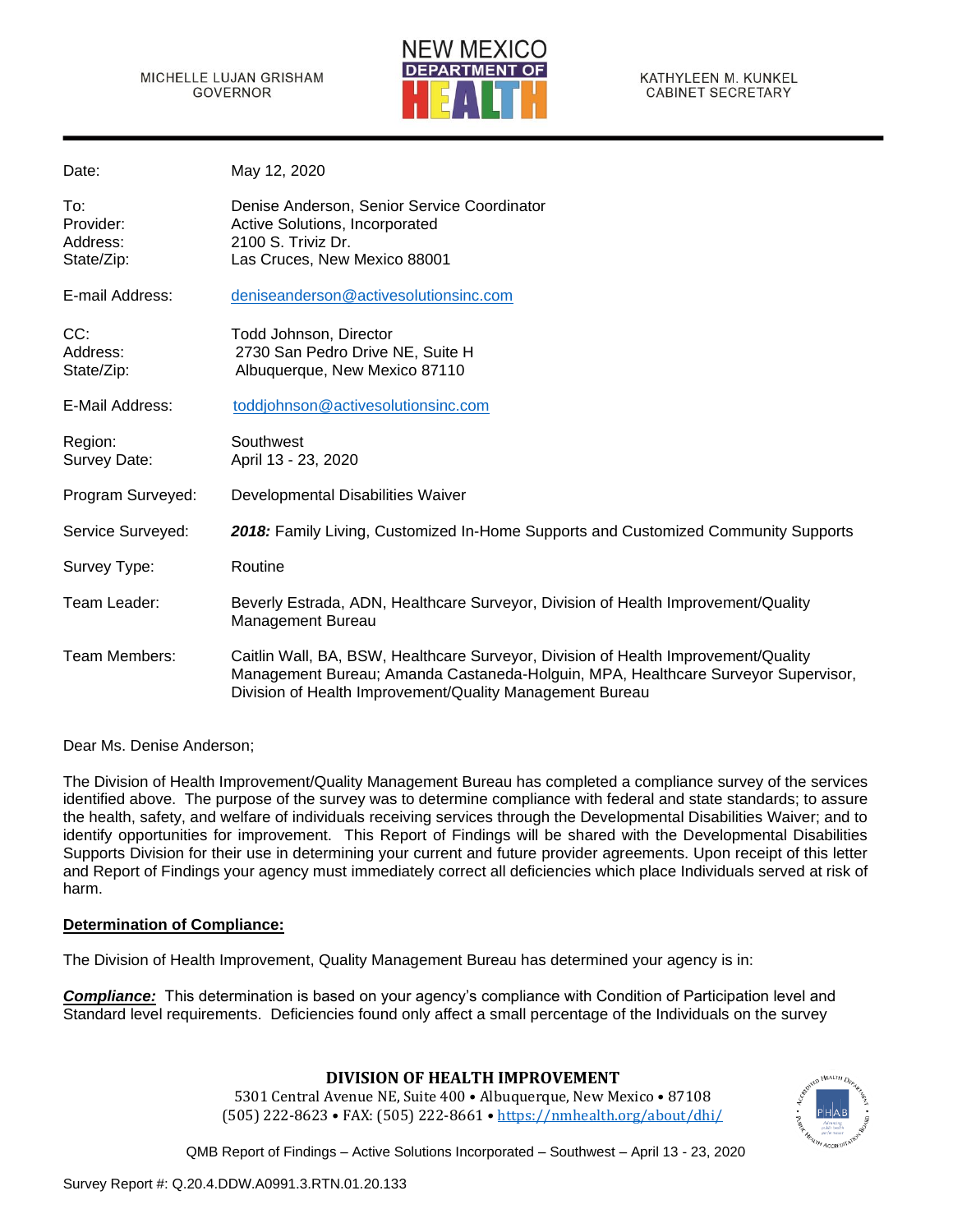sample *(refer to Attachment D for details)*. The attached QMB Report of Findings indicates Standard Level deficiencies identified and requires implementation of a Plan of Correction.

The following tags are identified as Standard Level:

• Tag # 1A32.1 Administrative Case File: Individual Service Plan Implementation *(Not Completed at Frequency)*

#### **Plan of Correction:**

The attached Report of Findings identifies the deficiencies found during your agency's on-site compliance review. You are required to complete and implement a Plan of Correction. Your agency has a total of 45 business days (10 business days to submit your POC for approval and 35 days to implement your *approved* Plan of Correction) from the receipt of this letter.

You were provided information during the exit meeting portion of your on-site survey. Please refer to this information (Attachment A) for specific instruction on completing your Plan of Correction. At a minimum your Plan of Correction should address the following for each Tag cited:

## **Corrective Action for Current Citation**:

• How is the deficiency going to be corrected? (i.e. obtained documents, retrain staff, individuals and/or staff no longer in service, void/adjusts completed, etc.) This can be specific to each deficiency cited or if possible an overall correction, i.e. all documents will be requested and filed as appropriate.

## **On-going Quality Assurance/Quality Improvement Processes:**

- What is going to be done on an ongoing basis? (i.e. file reviews, etc.)
- How many individuals is this going to effect? (i.e. percentage of individuals reviewed, number of files reviewed, etc.)
- How often will this be completed? (i.e. weekly, monthly, quarterly, etc.)
- Who is responsible? (responsible position within your agency)
- What steps will be taken if issues are found? (i.e. retraining, requesting documents, filing RORA, etc.)
- How is this integrated in your agency's QIS, QI Committee reviews and annual report?

#### **Submission of your Plan of Correction:**

Please submit your agency's Plan of Correction in the available space on the two right-hand columns of the Report of Findings. *(See attachment "A" for additional guidance in completing the Plan of Correction)*.

Within 10 business days of receipt of this letter your agency Plan of Correction must be submitted to the parties below:

## **1. Quality Management Bureau, Attention: Monica Valdez, Plan of Correction Coordinator 5301 Central Ave NE Suite 400, Albuquerque, New Mexico 87108**

#### **2. Developmental Disabilities Supports Division Regional Office for region of service surveyed**

Upon notification from QMB that your *Plan of Correction has been approved*, you must implement all remedies and corrective actions to come into compliance. If your Plan of Correction is denied, you must resubmit a revised plan as soon as possible for approval, as your POC approval and all remedies must be completed within 45 business days of the receipt of this letter.

Failure to submit your POC within the allotted 10 business days or complete and implement your Plan of Correction within the total 45 business days allowed may result in the imposition of a \$200 per day Civil Monetary Penalty until it is received, completed and/or implemented.

#### **Billing Deficiencies:**

If you have deficiencies noted in this report of findings under the *Service Domain: Medicaid Billing/Reimbursement*, you must complete a "Void/Adjust" claim or remit the identified overpayment via a check within 30 calendar days of the date of this letter to HSD/OIG/PIU, *though this is not the preferred method of payment*. If you choose to pay via check, please include a copy of this letter with the payment. Make the check payable to the New Mexico Human Services Department and mail to: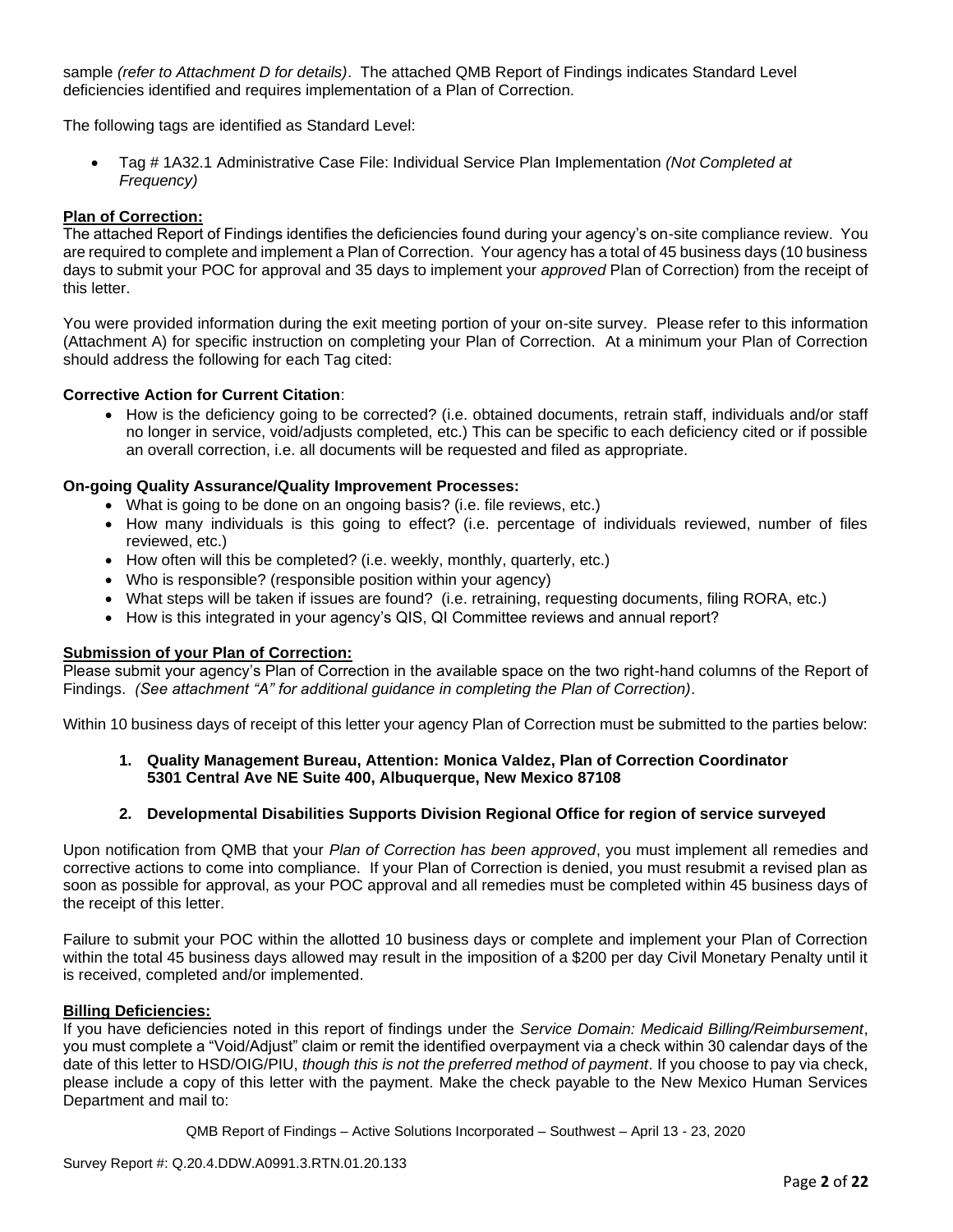#### Attention: *Lisa Medina-Lujan* HSD/OIG/Program Integrity Unit 1474 Rodeo Road Santa Fe, New Mexico 87505

If you have questions and would like to speak with someone at HSD/OIG/PIU, please contact:

*Lisa Medina-Lujan [\(Lisa.medina-lujan@state.nm.us\)](mailto:Lisa.medina-lujan@state.nm.us)*

Please be advised that there is a one-week lag period for applying payments received by check to Void/Adjust claims. During this lag period, your other claim payments may be applied to the amount you owe even though you have sent a refund, reducing your payment amount. For this reason, we recommend that you allow the system to recover the overpayment instead of sending in a check.

#### **Request for Informal Reconsideration of Findings (IRF):**

If you disagree with a finding of deficient practice, you have 10 business days upon receipt of this notice to request an IRF. Submit your request for an IRF in writing to:

> ATTN: QMB Bureau Chief Request for Informal Reconsideration of Findings 5301 Central Ave NE Suite #400 Albuquerque, NM 87108 Attention: IRF request/QMB

See Attachment "C" for additional guidance in completing the request for Informal Reconsideration of Findings. The request for an IRF will not delay the implementation of your Plan of Correction which must be completed within 45 total business days (10 business days to submit your POC for approval and 35 days to implement your *approved* Plan of Correction). Providers may not appeal the nature or interpretation of the standard or regulation, the team composition or sampling methodology. If the IRF approves the modification or removal of a finding, you will be advised of any changes.

Please contact the Plan of Correction Coordinator, Monica Valdez at 505-273-1930 or email at: [MonicaE.Valdez@state.nm.us](mailto:MonicaE.Valdez@state.nm.us) if you have questions about the Report of Findings or Plan of Correction. Thank you for your cooperation and for the work you perform.

Sincerely,

Beverly Estrada, ADN

Beverly Estrada, ADN Team Lead/Healthcare Surveyor Division of Health Improvement Quality Management Bureau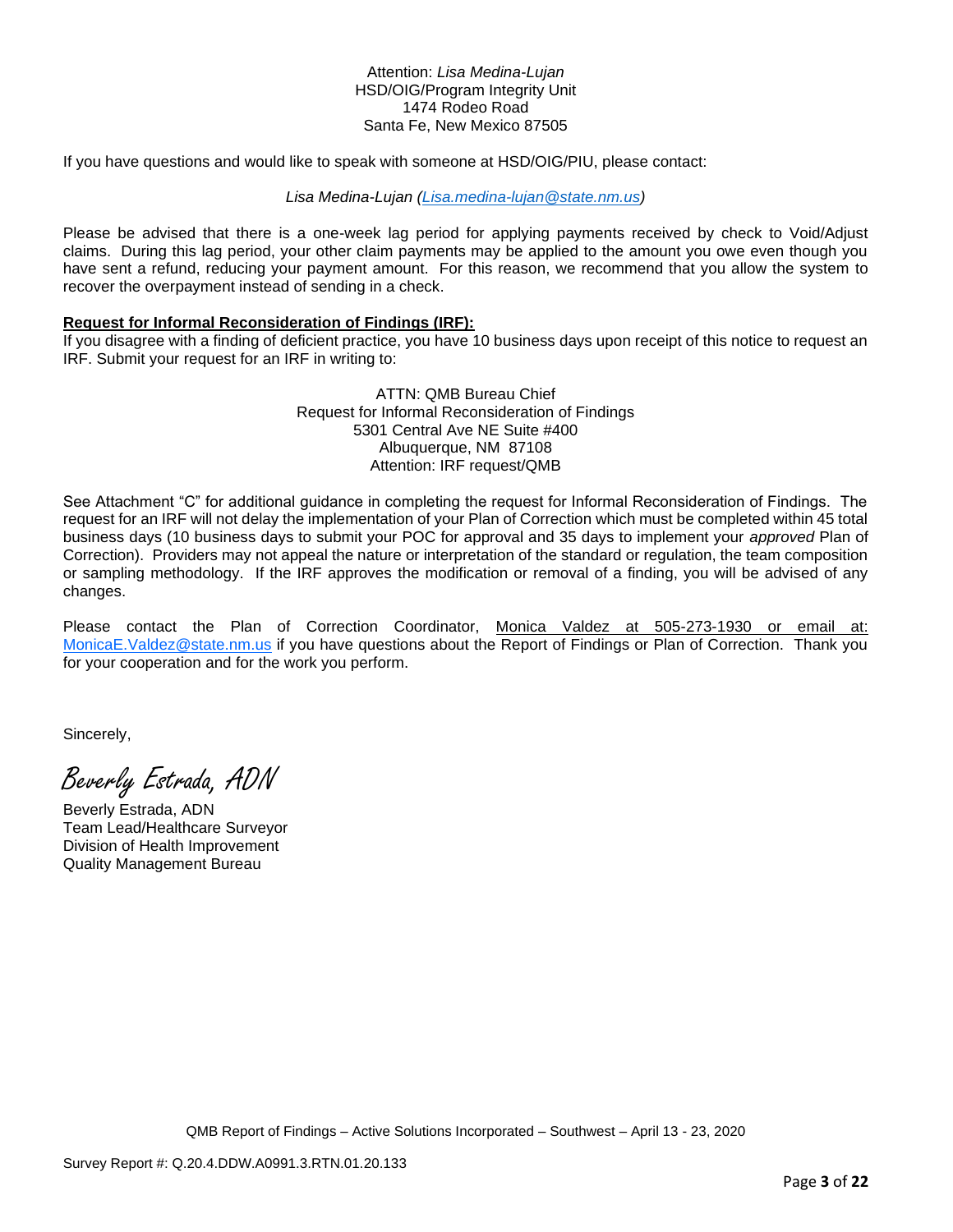| <b>Survey Process Employed:</b>              |                                                                                                                                                                           |
|----------------------------------------------|---------------------------------------------------------------------------------------------------------------------------------------------------------------------------|
| <b>Administrative Review Start Date:</b>     | April 13, 2020                                                                                                                                                            |
| Contact:                                     | <b>Active Solutions Incorporated</b><br>Denise Anderson, Senior Service Coordinator                                                                                       |
|                                              | <b>DOH/DHI/QMB</b><br>Beverly Estrada, ADN, Team Lead/Healthcare Surveyor                                                                                                 |
| <b>Entrance Conference Date:</b>             | April 13, 2020                                                                                                                                                            |
| Present:                                     | <b>Active Solutions Incorporated</b><br>Denise Anderson, Senior Service Coordinator<br>Ashley Byford, Service Coordinator                                                 |
|                                              | DOH/DHI/QMB<br>Beverly Estrada, ADN, Team Lead/Healthcare Surveyor<br>Amanda Castaneda, MPA, Healthcare Surveyor Supervisor<br>Caitlin Wall, BA, BSW, Healthcare Surveyor |
| <b>Exit Conference Date:</b>                 | April 23, 2020                                                                                                                                                            |
| Present:                                     | <b>Active Solutions, Incorporated</b><br>Denise Anderson, Senior Service Coordinator                                                                                      |
|                                              | DOH/DHI/QMB<br>Beverly Estrada, ADN, Team Lead/Healthcare Surveyor<br>Amanda Castaneda, MPA, Healthcare Surveyor Supervisor<br>Caitlin Wall, BA, BSW, Healthcare Surveyor |
|                                              | <b>DDSD - SW Regional Office</b><br>Dave Brunson, Social & Community Coordinator                                                                                          |
| <b>Administrative Locations Visited:</b>     | 0 (Note: No administrative locations visited due to COVID-19<br>Public Health Emergency.)                                                                                 |
| <b>Total Sample Size:</b>                    | 6                                                                                                                                                                         |
|                                              | 0 - Jackson Class Members<br>6 - Non-Jackson Class Members                                                                                                                |
|                                              | 4 - Family Living<br>2 - Customized In-Home Supports<br>5 - Customized Community Supports                                                                                 |
| <b>Total Homes Visited</b>                   | 0 (Note: No home visits conducted due to COVID-19 Public<br><b>Health Emergency)</b>                                                                                      |
| <b>Persons Served Records Reviewed</b>       | 6                                                                                                                                                                         |
| <b>Persons Served Interviewed</b>            | 3                                                                                                                                                                         |
| Persons Served Not Seen and/or Not Available | 3 (Note: No Individual observations conducted due to COVID-<br>19 Public Health Emergency. Individual chose to not<br>participate in the interview process.)              |
| Direct Support Personnel Records Reviewed    | 34                                                                                                                                                                        |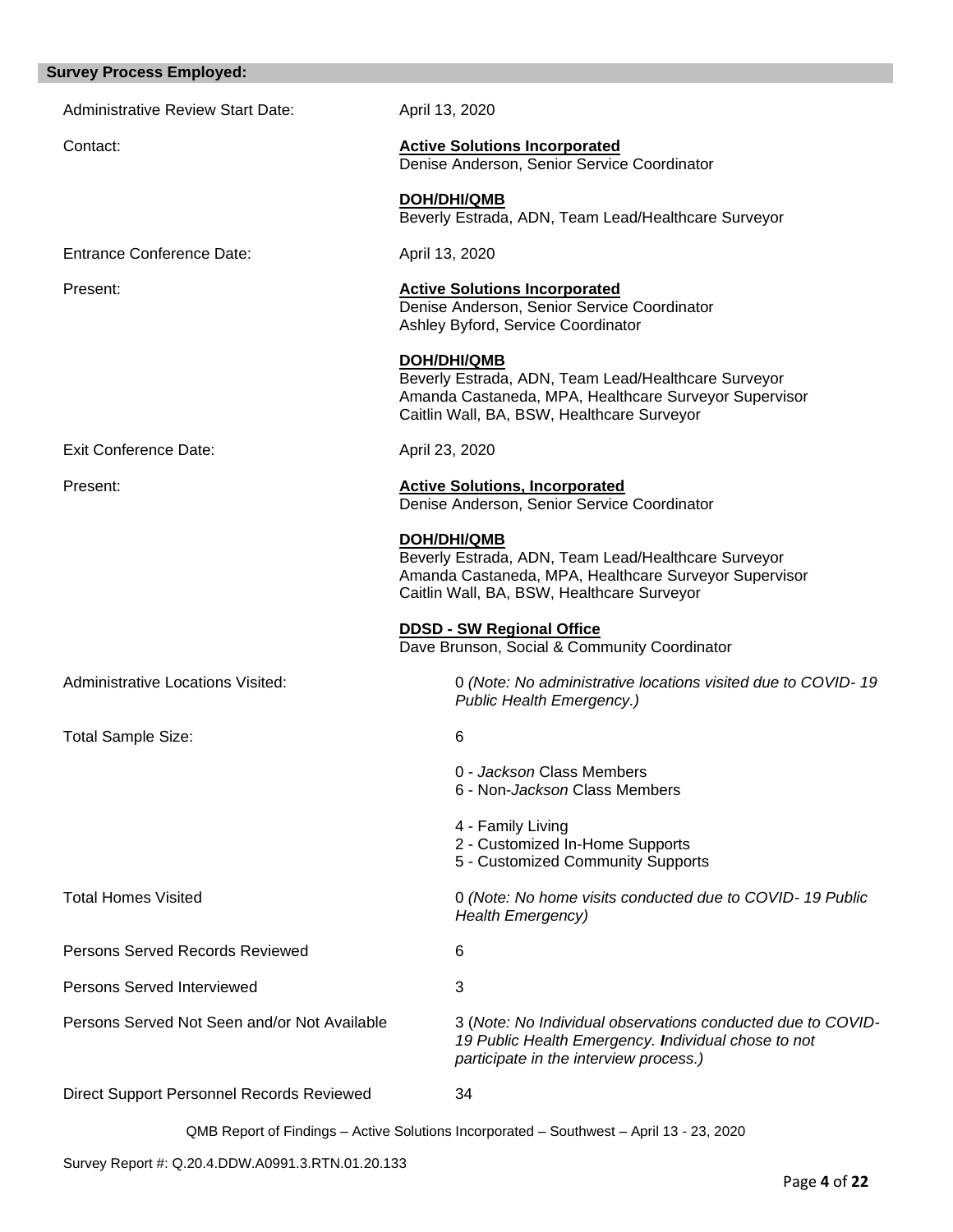| Direct Support Personnel Interviewed | g |
|--------------------------------------|---|
| Service Coordinator Records Reviewed | 2 |
| Nurse Interview                      |   |

Administrative Processes and Records Reviewed:

- Medicaid Billing/Reimbursement Records for all Services Provided
- Accreditation Records
- Oversight of Individual Funds
- Individual Medical and Program Case Files, including, but not limited to:
	- <sup>o</sup>Individual Service Plans
	- **Progress on Identified Outcomes**
	- <sup>o</sup>Healthcare Plans
	- Medication Administration Records
	- Medical Emergency Response Plans
	- Therapy Evaluations and Plans
	- Healthcare Documentation Regarding Appointments and Required Follow-Up Other Required Health Information
- Internal Incident Management Reports and System Process / General Events Reports
- Personnel Files, including nursing and subcontracted staff
- Staff Training Records, Including Competency Interviews with Staff
- Agency Policy and Procedure Manual
- Caregiver Criminal History Screening Records
- Consolidated Online Registry/Employee Abuse Registry
- Human Rights Committee Notes and Meeting Minutes
- Evacuation Drills of Residences and Service Locations
- Quality Assurance / Improvement Plan

CC: Distribution List: DOH - Division of Health Improvement

- DOH Developmental Disabilities Supports Division
	- DOH Office of Internal Audit
	- HSD Medical Assistance Division

NM Attorney General's Office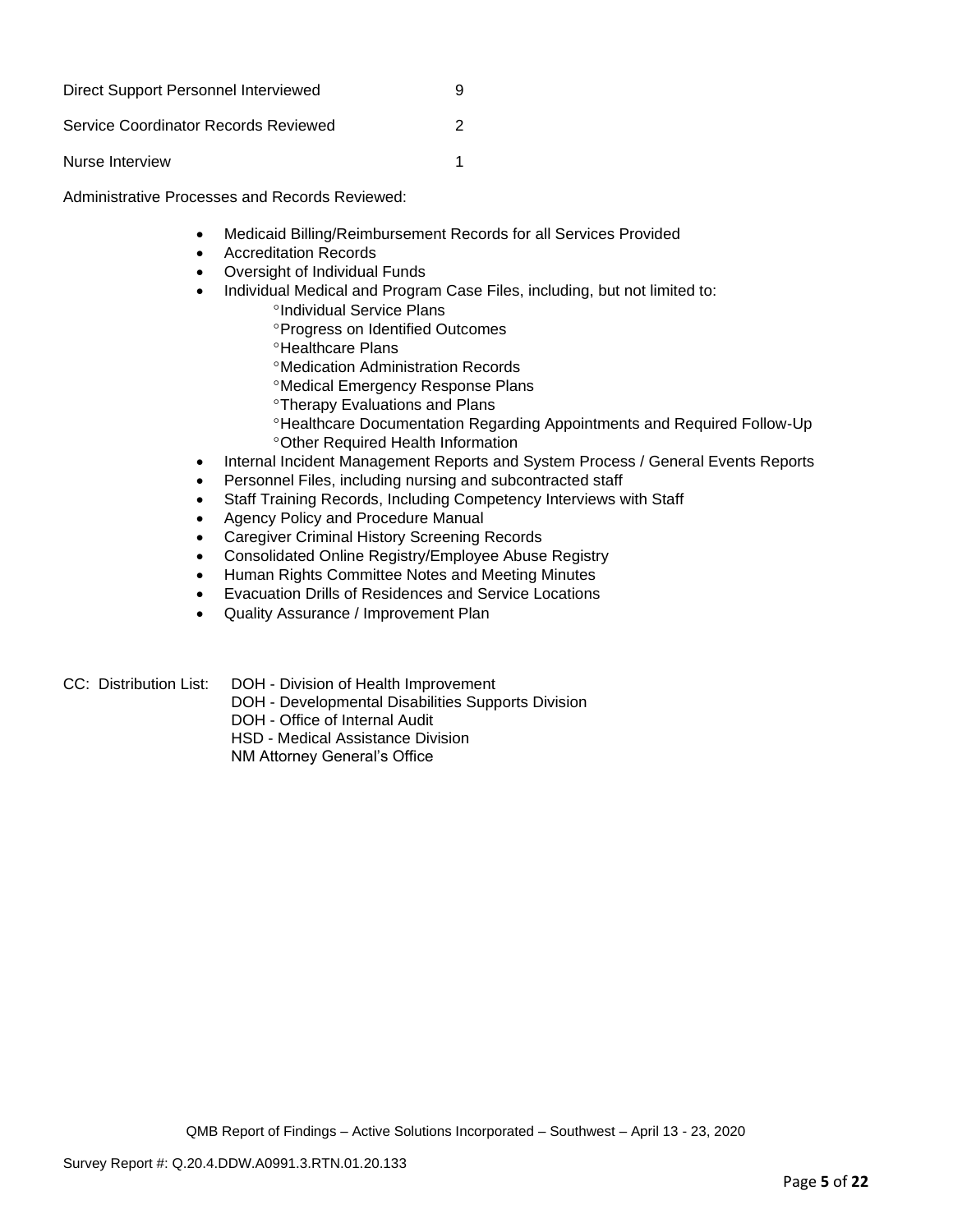# **Attachment A**

# **Provider Instructions for Completing the QMB Plan of Correction (POC) Process**

#### *Introduction:*

After a QMB Compliance Survey, your QMB Report of Findings will be sent to you via e-mail.

Each provider must develop and implement a Plan of Correction (POC) that identifies specific quality assurance and quality improvement activities the agency will implement to correct deficiencies and prevent continued deficiencies and non-compliance.

Agencies must submit their Plan of Correction within ten (10) business days from the date you receive the QMB Report of Findings. (Providers who do not submit a POC within 10 business days may be referred to the DDSD Regional Office for purposes of contract management or the Internal Review Committee [IRC] for possible actions or sanctions).

Agencies must fully implement their approved Plan of Correction within 45 business days (10 business days to submit your POC for approval and 35 days to implement your approved Plan of Correction) from the date they receive the QMB Report of Findings. Providers who fail to complete a POC within the 45-business days allowed will be referred to the IRC for possible actions or sanctions.

If you have questions about the Plan of Correction process, call the Plan of Correction Coordinator at 505-273-1930 or email at [MonicaE.Valdez@state.nm.us.](mailto:MonicaE.Valdez@state.nm.us) Requests for technical assistance must be requested through your Regional DDSD Office.

The POC process cannot resolve disputes regarding findings. If you wish to dispute a finding on the official Report of Findings, you must file an Informal Reconsideration of Findings (IRF) request within ten (10) business days of receiving your report. Please note that you must still submit a POC for findings that are in question (see Attachment C).

#### *Instructions for Completing Agency POC:*

#### *Required Content*

Your Plan of Correction should provide a step-by-step description of the methods to correct each deficient practice cited to prevent recurrence and information that ensures the regulation cited comes into and remains in compliance. The remedies noted in your POC are expected to be added to your Agency's required, annual Quality Assurance (QA) Plan.

If a deficiency has already been corrected since the on-site survey, the plan should state how it was corrected, the completion date (date the correction was accomplished), and how possible recurrence of the deficiency will be prevented.

*The following details should be considered when developing your Plan of Correction:*

#### *The Plan of Correction must address each deficiency cited in the Report of Findings unless otherwise noted with a "No Plan of Correction Required statement." The Plan of Correction must address the five (5) areas listed below:*

- 1. How the specific and realistic corrective action will be accomplished for individuals found to have been affected by the deficient practice.
- 2. How the agency will identify other individuals who have the potential to be affected by the same deficient practice, and how the agency will act to protect those individuals in similar situations.
- 3. What Quality Assurance measures will be put into place and what systemic changes made to ensure the deficient practice will not recur.
- 4. Indicate how the agency plans to monitor its performance to make certain solutions are sustained. The agency must develop a QA plan for ensuring correction is achieved and sustained. This QA plan must be implemented, and the corrective action is evaluated for its effectiveness. The plan of correction is integrated into the agency quality assurance system; and
- 5. Include dates when corrective actions will be completed. The corrective action completion dates must be acceptable to the State.

*The following details should be considered when developing your Plan of Correction:*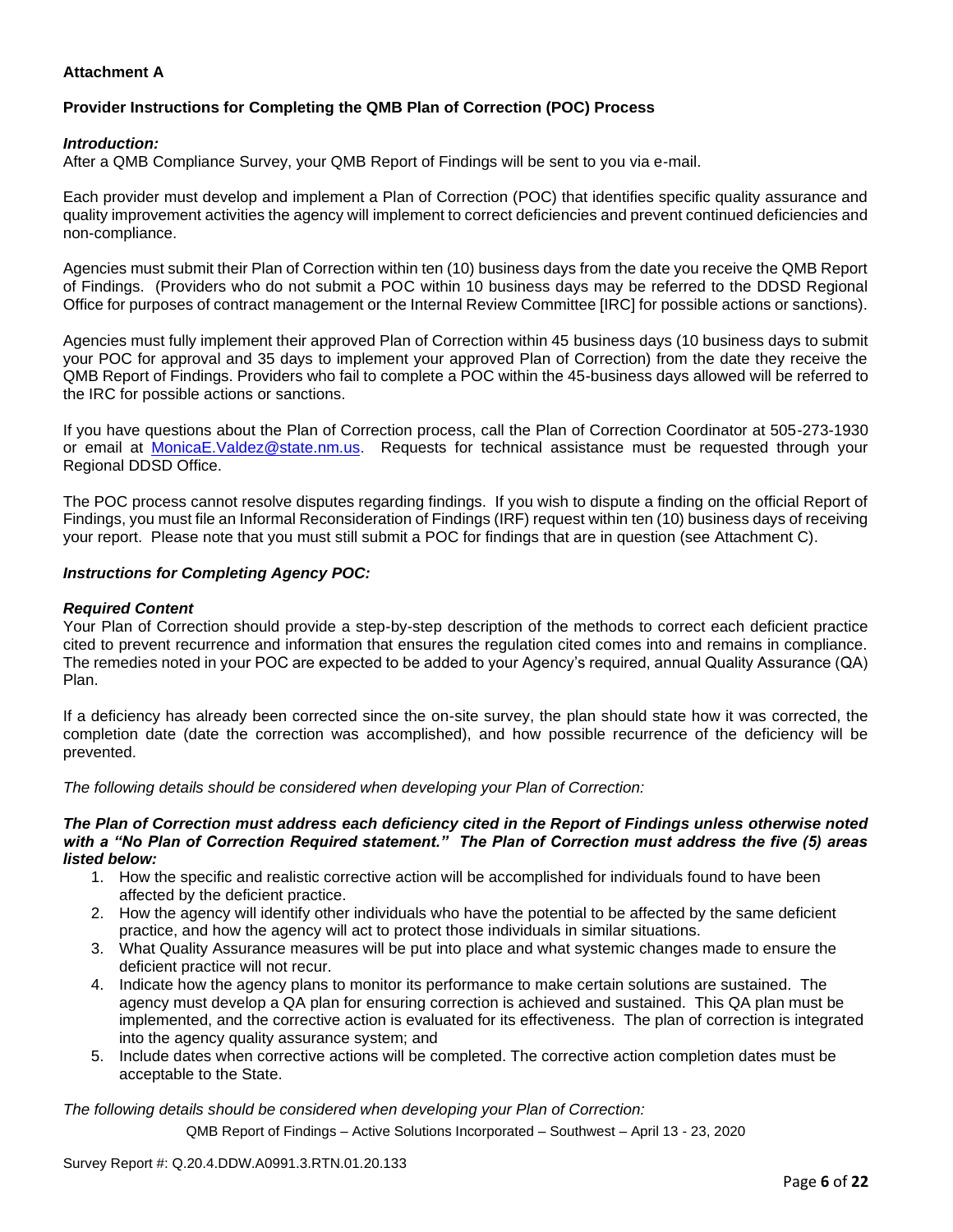- Details about how and when Individual Served, agency personnel and administrative and service delivery site files are audited by agency personnel to ensure they contain required documents;
- Information about how medication administration records are reviewed to verify they contain all required information before they are distributed to service sites, as they are being used, and after they are completed;
- Your processes for ensuring that all required agency personnel are trained on required DDSD required trainings;
- How accuracy in billing/reimbursement documentation is assured;
- How health, safety is assured;
- For Case Management providers, how Individual Service Plans are reviewed to verify they meet requirements, how the timeliness of level of care (LOC) packet submissions and consumer visits are tracked;
- Your process for gathering, analyzing and responding to quality data indicators; and,
- Details about Quality Targets in various areas, current status, analyses about why targets were not met, and remedies implemented.

*Note:* **Instruction or in-service of staff alone may not be a sufficient plan of correction.** This is a good first step toward correction, but additional steps must be taken to ensure the deficiency is corrected and will not recur.

## *Completion Dates*

- The plan of correction must include a **completion date** (entered in the far right-hand column) for each finding. Be sure the date is **realistic** in the amount of time your Agency will need to correct the deficiency; not to exceed 45 total business days.
- Direct care issues should be corrected immediately and monitored appropriately.
- Some deficiencies may require a staged plan to accomplish total correction.
- Deficiencies requiring replacement of equipment, etc., may require more time to accomplish correction but should show reasonable time frames.

## *Initial Submission of the Plan of Correction Requirements*

- 1. The Plan of Correction must be completed on the official QMB Survey Report of Findings/Plan of Correction Form and received by QMB within ten (10) business days from the date you received the report of findings.
- 2. For questions about the POC process, call the POC Coordinator, Monica Valdez at 505-273-1930 or email at [MonicaE.Valdez@state.nm.us](mailto:MonicaE.Valdez@state.nm.us) for assistance.
- 3. For Technical Assistance (TA) in developing or implementing your POC, contact your Regional DDSD Office.
- 4. Submit your POC to Monica Valdez, POC Coordinator in any of the following ways:
	- a. Electronically at [MonicaE.Valdez@state.nm.us](mailto:MonicaE.Valdez@state.nm.us) *(preferred method)*
	- b. Fax to 505-222-8661, or
	- c. Mail to POC Coordinator, 5301 Central Ave NE Suite 400, Albuquerque, New Mexico 87108
- 5. *Do not submit supporting documentation* (evidence of compliance) to QMB *until after* your POC has been approved by the QMB.
- 6. QMB will notify you when your POC has been "approved" or "denied."
	- a. During this time, whether your POC is "approved," or "denied," you will have a maximum of 45-business days from the date of receipt of your Report of Findings to correct all survey deficiencies.
	- b. If your POC is denied, it must be revised and resubmitted as soon as possible, as the 45-business day limit is in effect.
	- c. If your POC is denied a second time your agency may be referred to the Internal Review Committee.
	- d. You will receive written confirmation when your POC has been approved by QMB and a final deadline for completion of your POC.
	- e. Please note that all POC correspondence will be sent electronically unless otherwise requested.
- 7. Failure to submit your POC within 10 business days without prior approval of an extension by QMB will result in a referral to the Internal Review Committee and the possible implementation of monetary penalties and/or sanctions.

#### *POC Document Submission Requirements*

Once your POC has been approved by the QMB Plan of Correction Coordinator you must submit copies of documents as evidence that all deficiencies have been corrected, as follows.

1. Your internal documents are due within a *maximum* of 45-business days of receipt of your Report of Findings.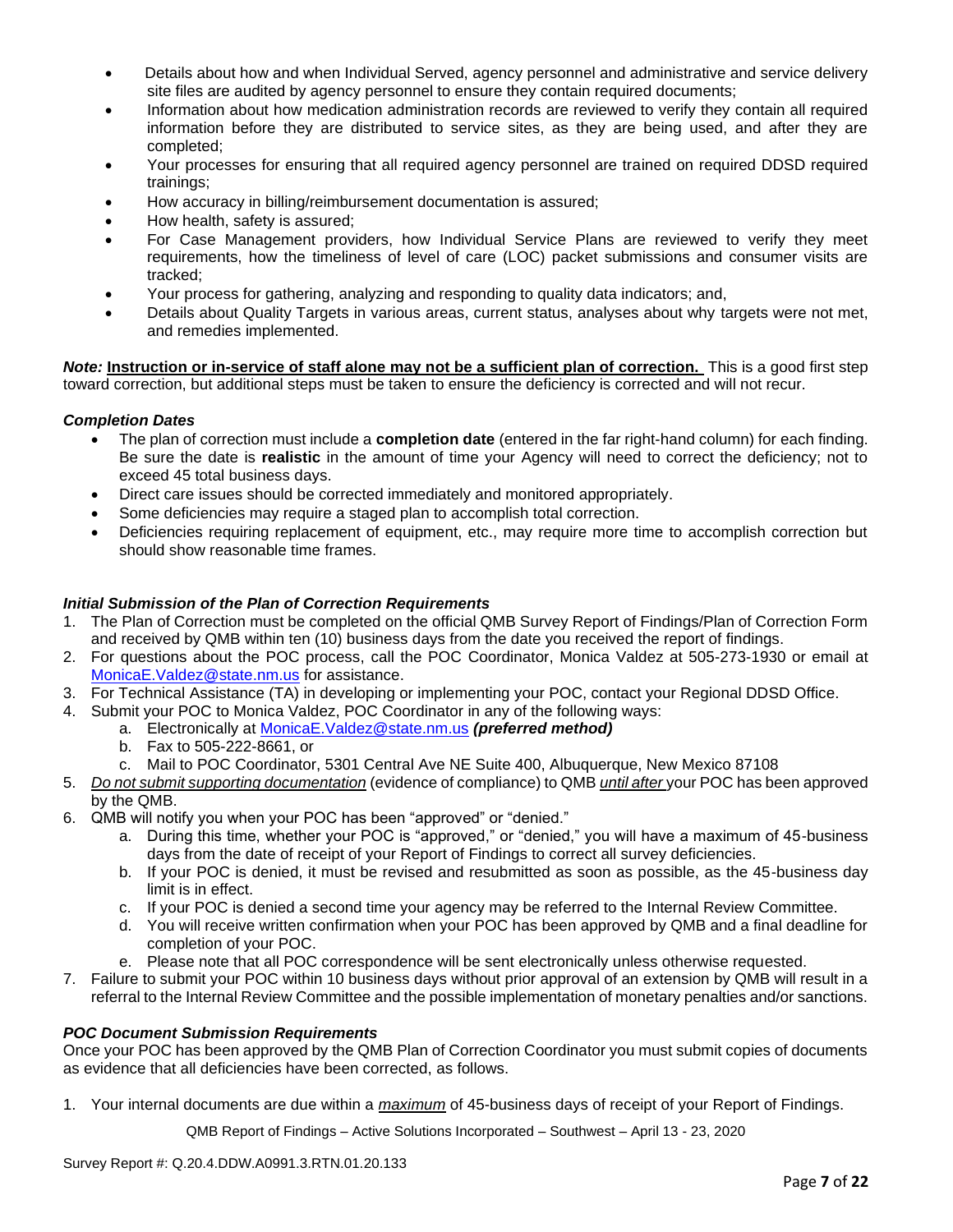- 2. It is preferred that you submit your documents via USPS or other carrier (scanned and saved to CD/DVD disc, flash drive, etc.). If documents containing HIPAA Protected Health Information (PHI) documents must be submitted through S-Comm (Therap), Fax or Postal System, do not send PHI directly to NMDOH email accounts. If the documents do not contain protected Health information (PHI) then you may submit your documents electronically scanned and attached to e-mails.
- 3. All submitted documents *must be annotated*; please be sure the tag numbers and Identification numbers are indicated on each document submitted. Documents which are not annotated with the Tag number and Identification number may not be accepted.
- 4. Do not submit original documents; Please provide copies or scanned electronic files for evidence. Originals must be maintained in the agency file(s) per DDSD Standards.
- 5. In lieu of some documents, you may submit copies of file or home audit forms that clearly indicate cited deficiencies have been corrected, other attestations of correction must be approved by the Plan of Correction Coordinator prior to their submission.
- 6. When billing deficiencies are cited, you must provide documentation to justify billing and/or void and adjust forms submitted to Xerox State Healthcare, LLC for the deficiencies cited in the Report of Findings.

**Revisions, Modifications or Extensions to your Plan of Correction (post QMB approval) must be made in writing and submitted to the Plan of Correction Coordinator, prior to the due date and are approved on a case-by-case basis. No changes may be made to your POC or the timeframes for implementation without written approval of the POC Coordinator.**

#### **Attachment B**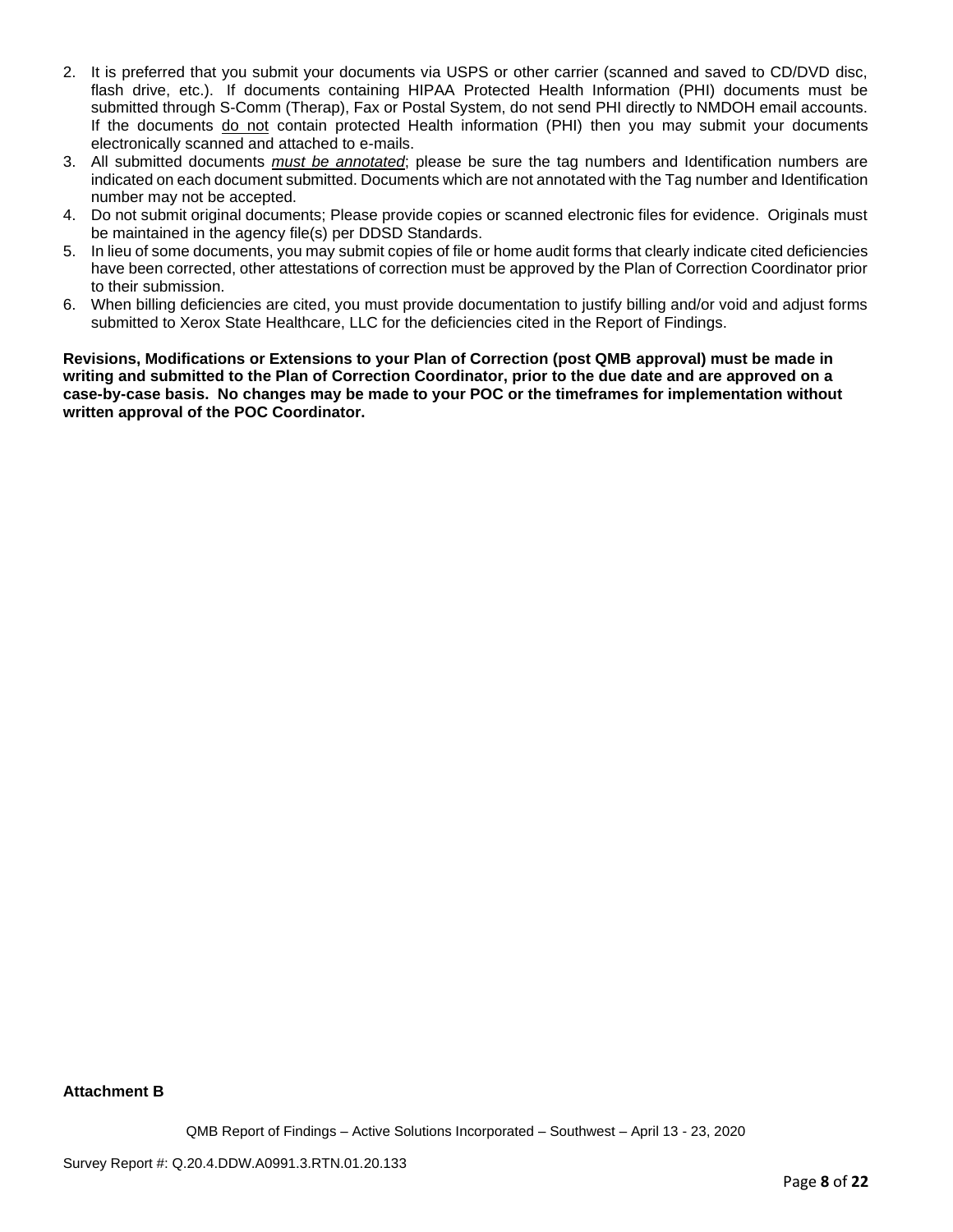## **Department of Health, Division of Health Improvement QMB Determination of Compliance Process**

The Division of Health Improvement, Quality Management Bureau (QMB) surveys compliance of the Developmental Disabilities Waiver (DDW) standards and other state and federal regulations. For the purpose of the LCA / CI survey the CMS waiver assurances have been grouped into four (4) Service Domains: Plan of Care (ISP Implementation); Qualified Providers; Health, Welfare and Safety; and Administrative Oversight (note that Administrative Oversight listed in this document is not the same as the CMS assurance of Administrative Authority. Used in this context it is related to the agency's operational policies and procedures, Quality Assurance system and Medicaid billing and reimbursement processes.)

The QMB Determination of Compliance process is based on provider compliance or non-compliance with standards and regulations identified during the on-site survey process and as reported in the QMB Report of Findings. All areas reviewed by QMB have been agreed to by DDSD and DHI/QMB and are reflective of CMS requirements. All deficiencies (non-compliance with standards and regulations) are identified and cited as either a Standard level deficiency or a Condition of Participation level deficiency in the QMB Reports of Findings. All deficiencies require corrective action when non-compliance is identified.

Each deficiency in your Report of Findings has been predetermined to be a Standard Level Deficiency, a Condition of Participation Level Deficiency, if below 85% compliance or a non-negotiable Condition of Participation Level Deficiency. Your Agency's overall Compliance Determination is based on a Scope and Severity Scale which takes into account the number of Standard and Condition Level Tags cited as well as the percentage of Individuals affected in the sample.

## **Conditions of Participation (CoPs)**

CoPs are based on the Centers for Medicare and Medicaid Services, Home and Community-Based Waiver required assurances, in addition to the New Mexico Developmental Disability Waiver (DDW) Service Standards. The Division of Health Improvement (DHI), in conjunction with the Developmental Disability Support Division (DDSD), has identified certain deficiencies that have the potential to be a Condition of Participation Level, if the tag falls below 85% compliance based on the number of people affected. Additionally, there are what are called nonnegotiable Conditions of Participation, regardless if one person or multiple people are affected. In this context, a CoP is defined as an essential / fundamental regulation or standard, which when out of compliance directly affects the health and welfare of the Individuals served. If no deficiencies within a Tag are at the level of a CoP, it is cited as a Standard Level Deficiency.

#### *Service Domains and CoPs for Living Care Arrangements and Community Inclusion are as follows:*

**Service Domain: Service Plan: ISP Implementation -** *Services are delivered in accordance with the service plan, including type, scope, amount, duration and frequency specified in the service plan.*

#### **Potential Condition of Participation Level Tags, if compliance is below 85%:**

- **1A08.3 –** Administrative Case File: Individual Service Plan / ISP Components
- **1A32 –** Administrative Case File: Individual Service Plan Implementation
- **LS14 –** Residential Service Delivery Site Case File (ISP and Healthcare Requirements)
- **IS14 –** CCS / CIES Service Delivery Site Case File (ISP and Healthcare Requirements)

**Service Domain: Qualified Providers -** *The State monitors non-licensed/non-certified providers to assure adherence to waiver requirements. The State implements its policies and procedures for verifying that provider training is conducted in accordance with State requirements and the approved waiver.*

#### **Potential Condition of Participation Level Tags, if compliance is below 85%:**

- **1A20 -** Direct Support Personnel Training
- **1A22 -** Agency Personnel Competency
- **1A37 –** Individual Specific Training

#### **Non-Negotiable Condition of Participation Level Tags (one or more Individuals are cited):**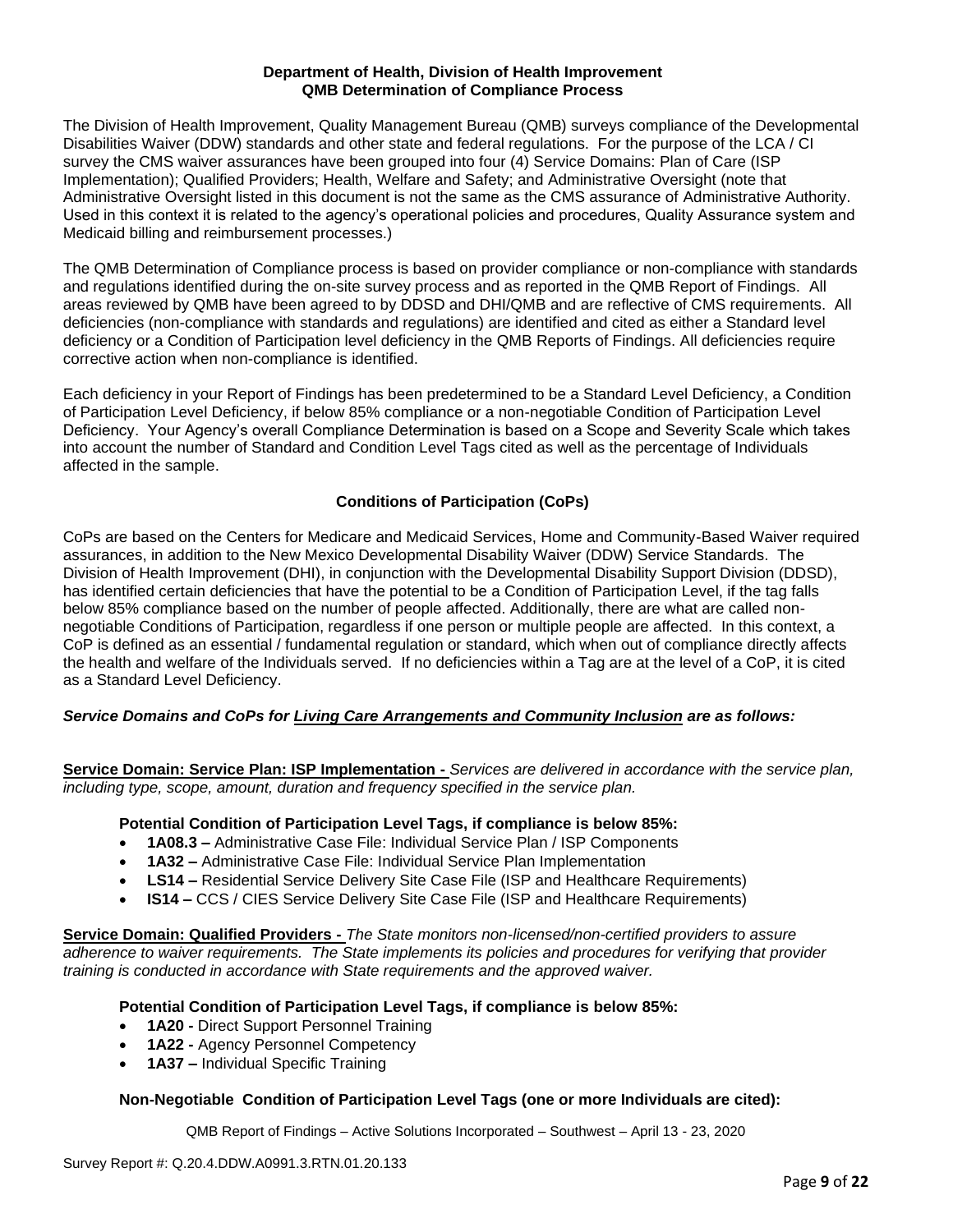- **1A25.1 –** Caregiver Criminal History Screening
- **1A26.1 –** Consolidated On-line Registry Employee Abuse Registry

**Service Domain: Health, Welfare and Safety -** *The State, on an ongoing basis, identifies, addresses and seeks to prevent occurrences of abuse, neglect and exploitation. Individuals shall be afforded their basic human rights. The provider supports individuals to access needed healthcare services in a timely manner.*

#### **Potential Condition of Participation Level Tags, if compliance is below 85%:**

- **1A08.2 –** Administrative Case File: Healthcare Requirements & Follow-up
- **1A09 –** Medication Delivery Routine Medication Administration
- **1A09.1 –** Medication Delivery PRN Medication Administration
- **1A15.2 –** Administrative Case File: Healthcare Documentation (Therap and Required Plans)

#### **Non-Negotiable Condition of Participation Level Tags (one or more Individuals are cited):**

- **1A05 –** General Requirements / Agency Policy and Procedure Requirements
- **1A07 –** Social Security Income (SSI) Payments
- **1A09.2 –** Medication Delivery Nurse Approval for PRN Medication
- **1A15 –** Healthcare Coordination Nurse Availability / Knowledge
- **1A31 –** Client Rights/Human Rights
- **LS25.1 –** Residential Reqts. (Physical Environment Supported Living / Family Living / Intensive Medical Living)

**Attachment C**

#### **Guidelines for the Provider**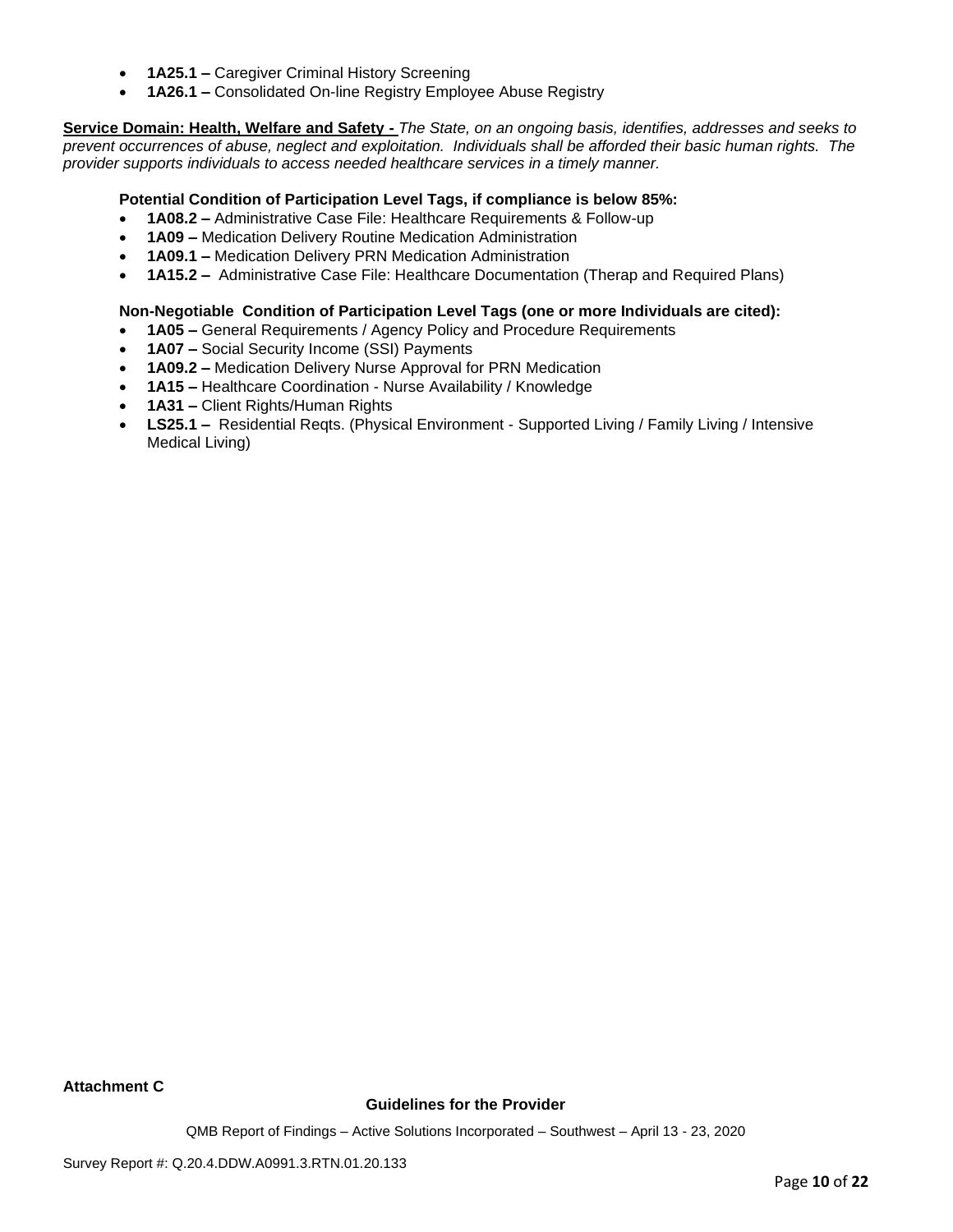#### **Informal Reconsideration of Finding (IRF) Process**

#### **Introduction:**

Throughout the QMB Survey process, surveyors are openly communicating with providers. Open communication means surveyors have clarified issues and/or requested missing information before completing the review through the use of the signed/dated "Document Request," or "Administrative Needs," etc. forms. Regardless, there may still be instances where the provider disagrees with a specific finding. Providers may use the following process to informally dispute a finding.

# **Instructions:**

- 1. The Informal Reconsideration of the Finding (IRF) request must be received in writing to the QMB Bureau Chief **within 10 business days** of receipt of the final Report of Findings **(***Note: No extensions are granted for the IRF)***.**
- 2. The written request for an IRF *must* be completed on the QMB Request for Informal Reconsideration of Finding form available on the QMB website: <https://nmhealth.org/about/dhi/cbp/irf/>
- 3. The written request for an IRF must specify in detail the request for reconsideration and why the finding is inaccurate.
- 4. The IRF request must include all supporting documentation or evidence.
- 5. If you have questions about the IRF process, email the IRF Chairperson, Valerie V. Valdez at [valerie.valdez@state.nm.us](mailto:valerie.valdez@state.nm.us) for assistance.

## **The following limitations apply to the IRF process:**

- The written request for an IRF and all supporting evidence must be received within 10 business days.
- Findings based on evidence requested during the survey and not provided may not be subject to reconsideration.
- The supporting documentation must be new evidence not previously reviewed or requested by the survey team.
- Providers must continue to complete their Plan of Correction during the IRF process
- Providers may not request an IRF to challenge the sampling methodology.
- Providers may not request an IRF based on disagreement with the nature of the standard or regulation.
- Providers may not request an IRF to challenge the team composition.
- Providers may not request an IRF to challenge the DHI/QMB determination of compliance or the length of their DDSD provider contract.

A Provider forfeits the right to an IRF if the request is not received within 10 business days of receiving the report and/or does not include all supporting documentation or evidence to show compliance with the standards and regulations.

The IRF Committee will review the request; the Provider will be notified in writing of the ruling; no face-to-face meeting will be conducted.

When a Provider requests that a finding be reconsidered, it does not stop or delay the Plan of Correction process. **Providers must continue to complete the Plan of Correction, including the finding in dispute regardless of the IRF status.** If a finding is removed or modified, it will be noted and removed or modified from the Report of Findings. It should be noted that in some cases a Plan of Correction may be completed prior to the IRF process being completed. The provider will be notified in writing on the decisions of the IRF committee.

#### **Attachment D**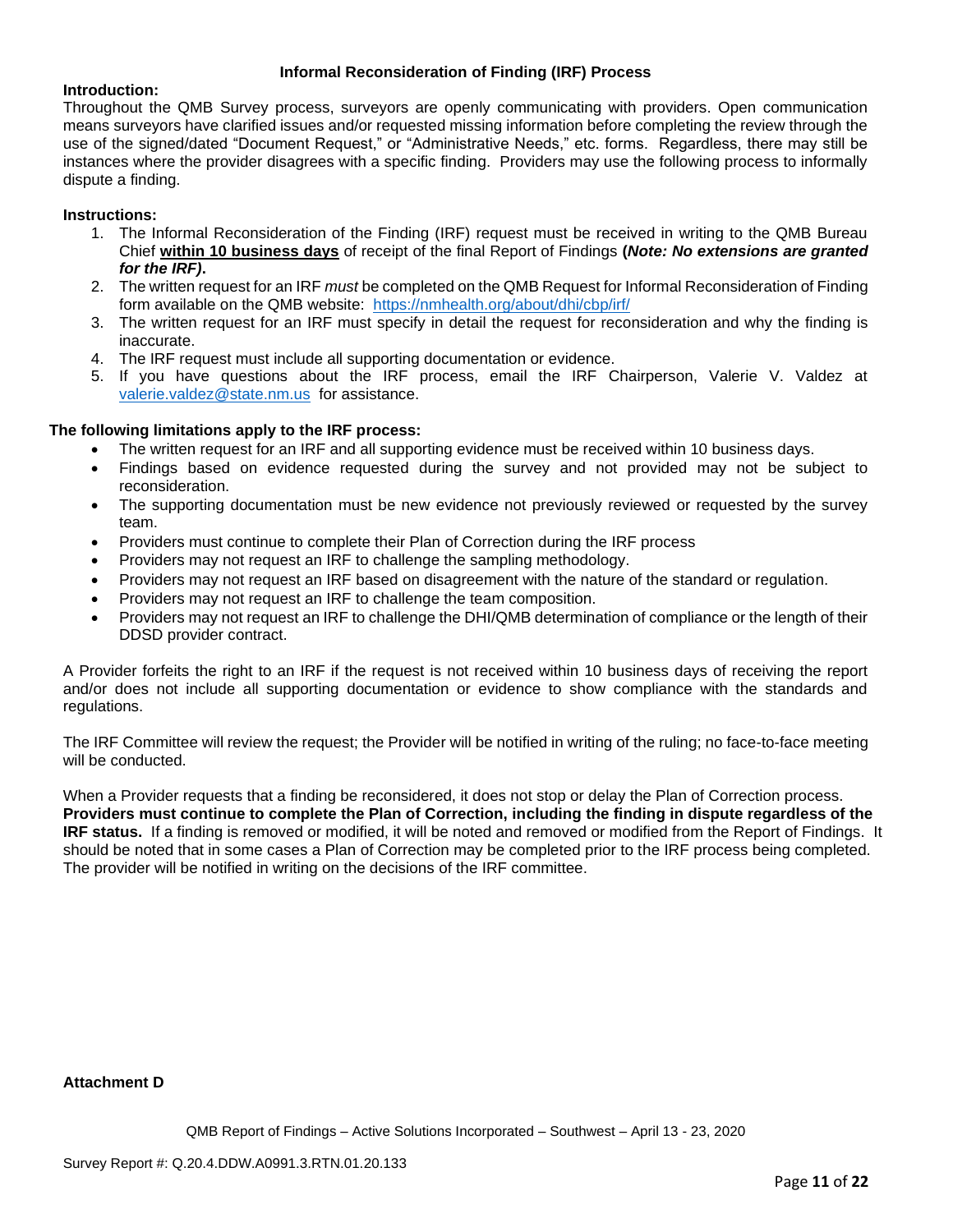#### **Compliance:**

The QMB determination of *Compliance* indicates that a provider has either no deficiencies found during a survey or that no deficiencies at the Condition of Participation Level were found. The agency has obtained a level of compliance such that there is a minimal potential for harm to individuals' health and safety. To qualify for a determination of *Compliance*, the provider must have received no Conditions of Participation Level Deficiencies and have a minimal number of Individuals on the sample affected by the findings indicated in the Standards Level Tags.

#### **Partial-Compliance with Standard Level Tags:**

The QMB determination of *Partial-Compliance with Standard Level Tags* indicates that a provider is in compliance with all Condition of Participation Level deficiencies but is out of compliance with a certain percentage of Standard Level deficiencies. This partial-compliance, if not corrected, may result in a negative outcome or the potential for more than minimal harm to individuals' health and safety. There are two ways to receive a determination of Partial Compliance with Standard Level Tags:

- 1. Your Report of Findings includes 16 or fewer Standards Level Tags with between 75% and 100% of the survey sample affected in any tag.
- 2. Your Report of Findings includes 17 or more Standard Level Tags with between 50% to 74% of the survey sample affected in any tag.

#### **Partial-Compliance with Standard Level Tags and Condition of Participation Level Tags:**

The QMB determination of *Partial-Compliance with Standard Level Tags and Condition of Participation Level Tags*  indicates that a provider is out of compliance with one to five  $(1 - 5)$  Condition of Participation Level Tags. This partial-compliance, if not corrected, may result in a serious negative outcome or the potential for more than minimal harm to individuals' health and safety.

#### **Non-Compliance:**

The QMB determination of *Non-Compliance* indicates a provider is significantly out of compliance with both Standard Level deficiencies and Conditions of Participation level deficiencies. This non-compliance, if not corrected, may result in a serious negative outcome or the potential for more than minimal harm to individuals' health and safety. There are three ways an agency can receive a determination of Non-Compliance:

- 1. Your Report of Findings includes 17 or more total Tags with 0 to 5 Condition of Participation Level Tags with 75% to 100% of the survey sample affected in any Condition of Participation Level tag.
- 2. Your Report of Findings includes any amount of Standard Level Tags with 6 or more Condition of Participation Level Tags.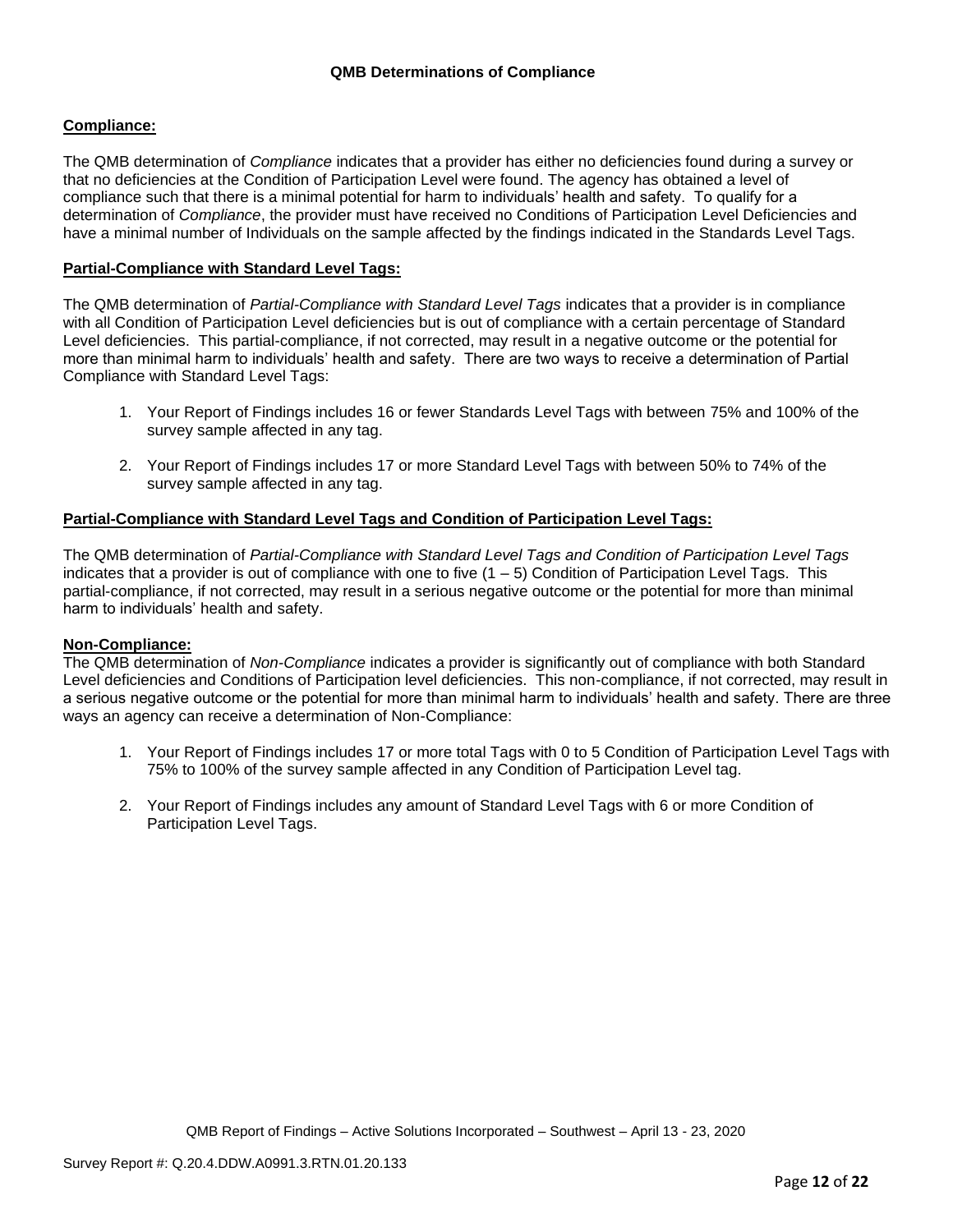| Compliance                                                                                                 |                                                                                                                               |                                                                                                                                 |                                                                                                                          | <b>Weighting</b>                                                                                                              |                                                                                                                                |                                                                                                                             |                                                                                                               |
|------------------------------------------------------------------------------------------------------------|-------------------------------------------------------------------------------------------------------------------------------|---------------------------------------------------------------------------------------------------------------------------------|--------------------------------------------------------------------------------------------------------------------------|-------------------------------------------------------------------------------------------------------------------------------|--------------------------------------------------------------------------------------------------------------------------------|-----------------------------------------------------------------------------------------------------------------------------|---------------------------------------------------------------------------------------------------------------|
| <b>Determination</b>                                                                                       |                                                                                                                               | LOW                                                                                                                             |                                                                                                                          | <b>MEDIUM</b>                                                                                                                 |                                                                                                                                |                                                                                                                             | <b>HIGH</b>                                                                                                   |
| <b>Total Tags:</b>                                                                                         | up to 16                                                                                                                      | 17 or more                                                                                                                      | up to 16                                                                                                                 | 17 or more                                                                                                                    | <b>Any Amount</b>                                                                                                              | 17 or more                                                                                                                  | <b>Any Amount</b>                                                                                             |
|                                                                                                            | and                                                                                                                           | and                                                                                                                             | and                                                                                                                      | and                                                                                                                           | And/or                                                                                                                         | and                                                                                                                         | And/or                                                                                                        |
| COP Level Tags:                                                                                            | 0 COP                                                                                                                         | 0 COP                                                                                                                           | 0 COP                                                                                                                    | 0 COP                                                                                                                         | 1 to 5 COP                                                                                                                     | 0 to 5 CoPs                                                                                                                 | 6 or more COP                                                                                                 |
|                                                                                                            | and                                                                                                                           | and                                                                                                                             | and                                                                                                                      | and                                                                                                                           |                                                                                                                                | and                                                                                                                         |                                                                                                               |
| Sample Affected:                                                                                           | 0 to 74%                                                                                                                      | 0 to 49%                                                                                                                        | 75 to 100%                                                                                                               | 50 to 74%                                                                                                                     |                                                                                                                                | 75 to 100%                                                                                                                  |                                                                                                               |
| "Non-Compliance"                                                                                           |                                                                                                                               |                                                                                                                                 |                                                                                                                          |                                                                                                                               |                                                                                                                                | 17 or more<br><b>Total Tags with</b><br>75 to 100% of<br>the Individuals<br>in the sample<br>cited in any CoP<br>Level tag. | Any Amount of<br><b>Standard Level</b><br>Tags and 6 or<br>more Conditions<br>of Participation<br>Level Tags. |
| "Partial Compliance<br>with Standard Level<br>tags and Condition of<br><b>Participation Level</b><br>Tags" |                                                                                                                               |                                                                                                                                 |                                                                                                                          |                                                                                                                               | <b>Any Amount</b><br><b>Standard Level</b><br>Tags, plus 1 to 5<br><b>Conditions of</b><br><b>Participation Level</b><br>tags. |                                                                                                                             |                                                                                                               |
| "Partial Compliance<br>with Standard Level<br>tags"                                                        |                                                                                                                               |                                                                                                                                 | up to 16<br><b>Standard Level</b><br>Tags with 75 to<br>100% of the<br>individuals in<br>the sample cited<br>in any tag. | 17 or more<br><b>Standard Level</b><br>Tags with 50 to<br><b>74%</b> of the<br>individuals in<br>the sample cited<br>any tag. |                                                                                                                                |                                                                                                                             |                                                                                                               |
| "Compliance"                                                                                               | Up to 16<br><b>Standard Level</b><br>Tags with 0 to<br><b>74% of the</b><br>individuals in<br>the sample<br>cited in any tag. | 17 or more<br><b>Standard Level</b><br>Tags with 0 to<br><b>49% of the</b><br>individuals in<br>the sample cited<br>in any tag. |                                                                                                                          |                                                                                                                               |                                                                                                                                |                                                                                                                             |                                                                                                               |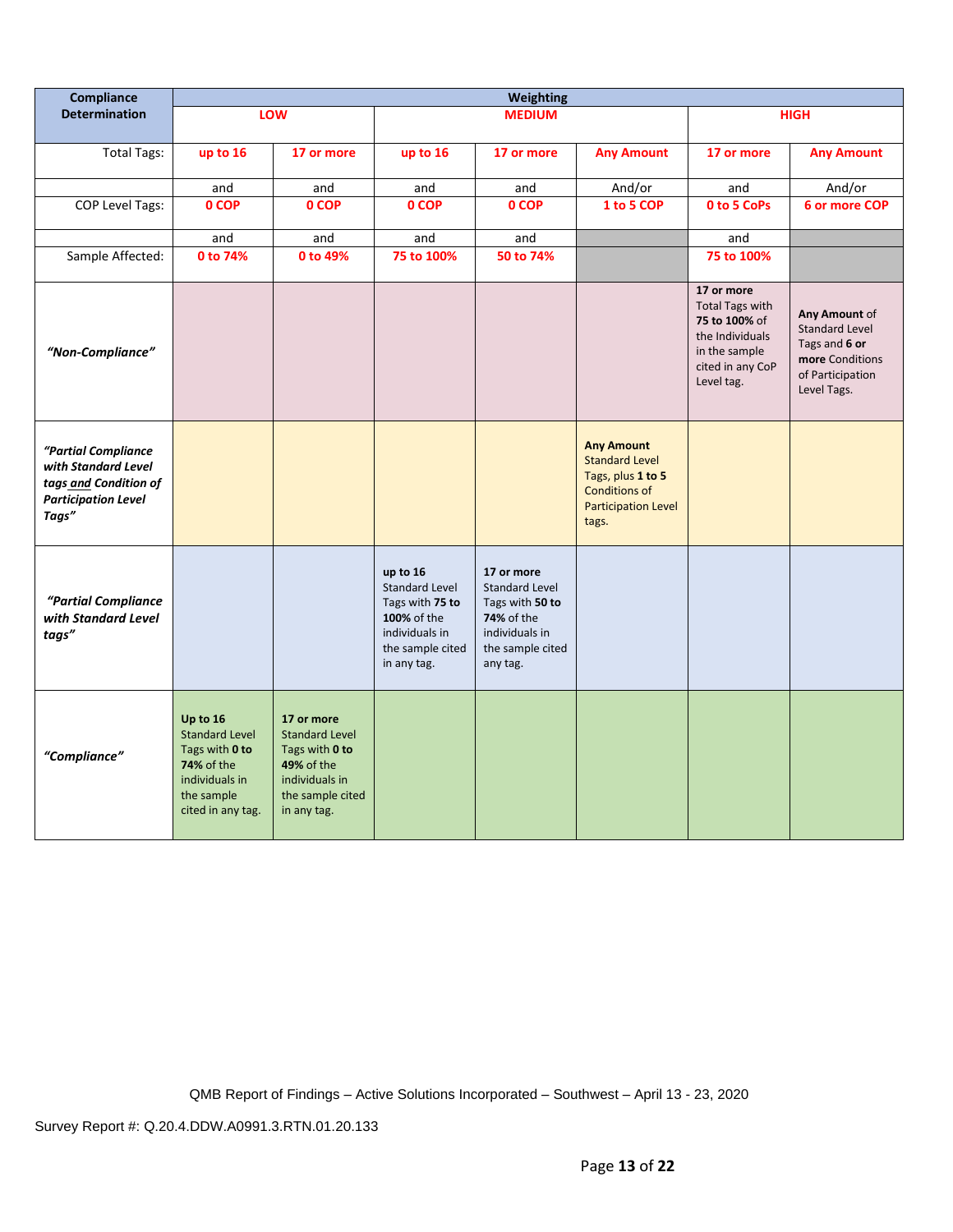# **Agency: Active Solutions, Incorporated - Southwest Region**

Program: Developmental Disabilities Waiver<br>Service: 2018: Family Living, Customized In 2018: Family Living, Customized In-Home Supports, Customized Community Supports<br>Routine Survey Type:<br>Survey Date: **Survey Date: April 13 - 23, 2020**

| <b>Standard of Care</b>                                                                                                                                                                                                                                                                                                                                                                                                                                                                                                                                                                                                                                                                                                                                                                                                                                                                                                                                                                                                                      | <b>Deficiencies</b>                                                                                                                                                                                                                                                                                                                                                                                      | Agency Plan of Correction, On-going QA/QI<br>and Responsible Party                                                                                                                                                                                                                                                                                        | <b>Completion</b><br><b>Date</b> |
|----------------------------------------------------------------------------------------------------------------------------------------------------------------------------------------------------------------------------------------------------------------------------------------------------------------------------------------------------------------------------------------------------------------------------------------------------------------------------------------------------------------------------------------------------------------------------------------------------------------------------------------------------------------------------------------------------------------------------------------------------------------------------------------------------------------------------------------------------------------------------------------------------------------------------------------------------------------------------------------------------------------------------------------------|----------------------------------------------------------------------------------------------------------------------------------------------------------------------------------------------------------------------------------------------------------------------------------------------------------------------------------------------------------------------------------------------------------|-----------------------------------------------------------------------------------------------------------------------------------------------------------------------------------------------------------------------------------------------------------------------------------------------------------------------------------------------------------|----------------------------------|
| Service Domain: Service Plans: ISP Implementation - Services are delivered in accordance with the service plan, including type, scope, amount, duration and<br>frequency specified in the service plan.                                                                                                                                                                                                                                                                                                                                                                                                                                                                                                                                                                                                                                                                                                                                                                                                                                      |                                                                                                                                                                                                                                                                                                                                                                                                          |                                                                                                                                                                                                                                                                                                                                                           |                                  |
| Tag #1A32.1 Administrative Case File:<br><b>Individual Service Plan Implementation (Not</b><br><b>Completed at Frequency)</b>                                                                                                                                                                                                                                                                                                                                                                                                                                                                                                                                                                                                                                                                                                                                                                                                                                                                                                                | <b>Standard Level Deficiency</b>                                                                                                                                                                                                                                                                                                                                                                         |                                                                                                                                                                                                                                                                                                                                                           |                                  |
| NMAC 7.26.5.16.C and D Development of the ISP.<br>Implementation of the ISP. The ISP shall be<br>implemented according to the timelines determined by<br>the IDT and as specified in the ISP for each stated<br>desired outcomes and action plan.<br>C. The IDT shall review and discuss information and<br>recommendations with the individual, with the goal of<br>supporting the individual in attaining desired<br>outcomes. The IDT develops an ISP based upon the                                                                                                                                                                                                                                                                                                                                                                                                                                                                                                                                                                      | Based on administrative record review, the<br>Agency did not implement the ISP according to<br>the timelines determined by the IDT and as<br>specified in the ISP for each stated desired<br>outcomes and action plan for 1 of 6 individuals.<br>As indicated by Individuals ISP the following was<br>found with regards to the implementation of ISP<br>Outcomes:                                       | Provider:<br><b>State your Plan of Correction for the</b><br>deficiencies cited in this tag here (How is the<br>deficiency going to be corrected? This can be<br>specific to each deficiency cited or if possible an<br>overall correction?): $\rightarrow$                                                                                               |                                  |
| individual's personal vision statement, strengths,<br>needs, interests and preferences. The ISP is a<br>dynamic document, revised periodically, as needed,<br>and amended to reflect progress towards personal<br>goals and achievements consistent with the<br>individual's future vision. This regulation is consistent<br>with standards established for individual plan<br>development as set forth by the commission on the<br>accreditation of rehabilitation facilities (CARF) and/or<br>other program accreditation approved and adopted by<br>the developmental disabilities division and the<br>department of health. It is the policy of the<br>developmental disabilities division (DDD), that to the<br>extent permitted by funding, each individual receive<br>supports and services that will assist and encourage<br>independence and productivity in the community and<br>attempt to prevent regression or loss of current<br>capabilities. Services and supports include<br>specialized and/or generic services, training, | <b>Customized Community Supports Data</b><br><b>Collection/Data Tracking/Progress with</b><br>regards to ISP Outcomes:<br>Individual #6<br>• According to the Fun Outcome; Action Step<br>for " will participate with peers "is to be<br>completed 2 times per week. Evidence found<br>indicated it was not being completed at the<br>required frequency as indicated in the ISP for<br>1/2020 - 2/2020. | <b>Provider:</b><br><b>Enter your ongoing Quality</b><br><b>Assurance/Quality Improvement processes</b><br>as it related to this tag number here (What is<br>going to be done? How many individuals is this<br>going to affect? How often will this be completed?<br>Who is responsible? What steps will be taken if<br>issues are found?): $\rightarrow$ |                                  |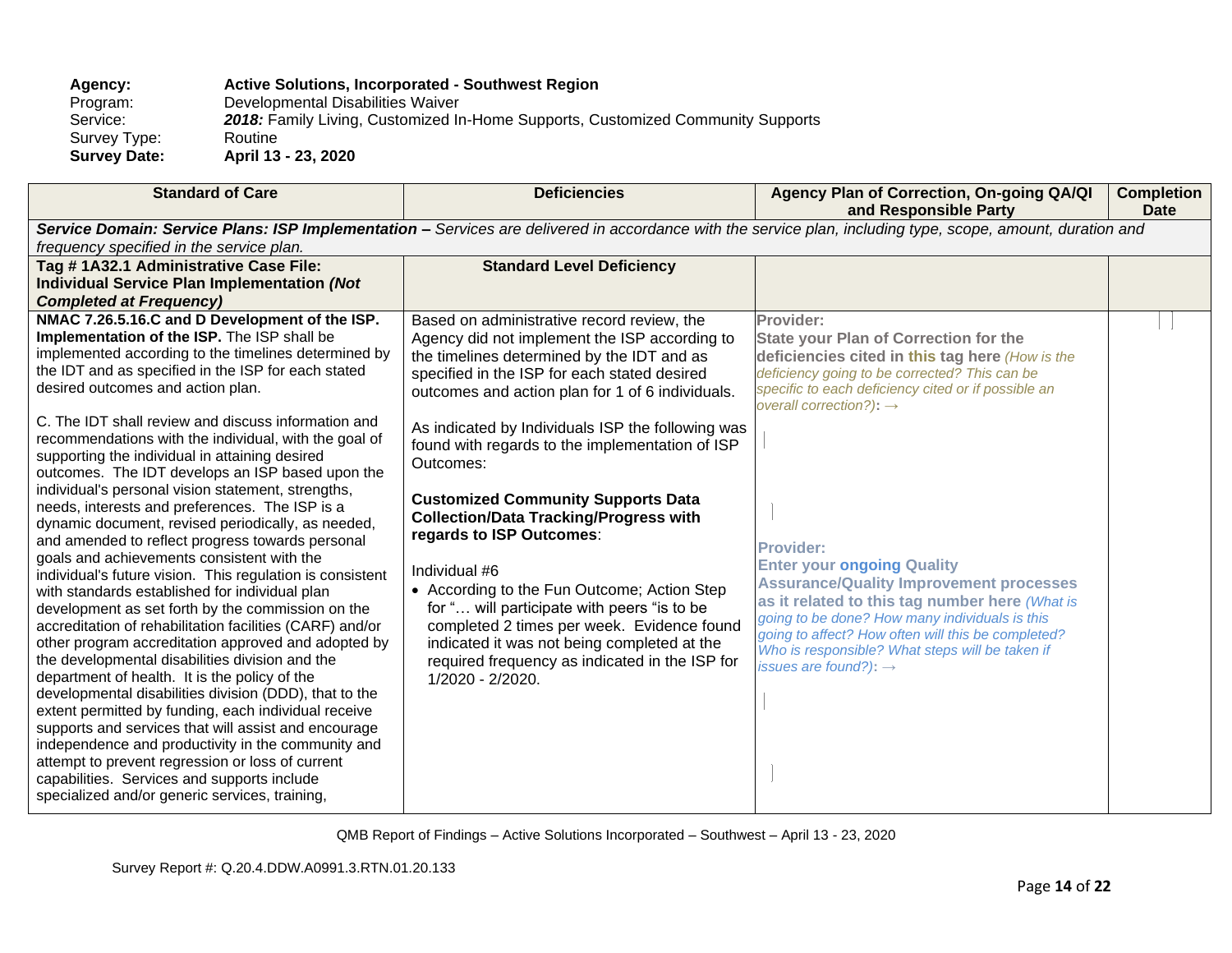| education and/or treatment as determined by the IDT<br>and documented in the ISP.                                                                                                                                                                                                                                                                                                                                                                                                                                                                                                                                                                                                                                                                                                                                                                                                                                                                  |  |  |
|----------------------------------------------------------------------------------------------------------------------------------------------------------------------------------------------------------------------------------------------------------------------------------------------------------------------------------------------------------------------------------------------------------------------------------------------------------------------------------------------------------------------------------------------------------------------------------------------------------------------------------------------------------------------------------------------------------------------------------------------------------------------------------------------------------------------------------------------------------------------------------------------------------------------------------------------------|--|--|
| D. The intent is to provide choice and obtain<br>opportunities for individuals to live, work and play with<br>full participation in their communities. The following<br>principles provide direction and purpose in planning for<br>individuals with developmental disabilities. [05/03/94;<br>01/15/97; Recompiled 10/31/01]                                                                                                                                                                                                                                                                                                                                                                                                                                                                                                                                                                                                                      |  |  |
| Developmental Disabilities (DD) Waiver Service<br>Standards 2/26/2018; Re-Issue: 12/28/2018; Eff<br>1/1/2019                                                                                                                                                                                                                                                                                                                                                                                                                                                                                                                                                                                                                                                                                                                                                                                                                                       |  |  |
| Chapter 6: Individual Service Plan (ISP)<br>6.8 ISP Implementation and Monitoring: All DD<br>Waiver Provider Agencies with a signed SFOC are<br>required to provide services as detailed in the ISP.<br>The ISP must be readily accessible to Provider<br>Agencies on the approved budget. (See Chapter 20:<br>Provider Documentation and Client Records.) CMs<br>facilitate and maintain communication with the person,<br>his/her representative, other IDT members, Provider<br>Agencies, and relevant parties to ensure that the<br>person receives the maximum benefit of his/her<br>services and that revisions to the ISP are made as<br>needed. All DD Waiver Provider Agencies are required<br>to cooperate with monitoring activities conducted by<br>the CM and the DOH. Provider Agencies are required<br>to respond to issues at the individual level and agency<br>level as described in Chapter 16: Qualified Provider<br>Agencies. |  |  |
| <b>Chapter 20: Provider Documentation and Client</b><br>Records 20.2 Client Records Requirements: All DD<br>Waiver Provider Agencies are required to create and<br>maintain individual client records. The contents of<br>client records vary depending on the unique needs of<br>the person receiving services and the resultant<br>information produced. The extent of documentation                                                                                                                                                                                                                                                                                                                                                                                                                                                                                                                                                             |  |  |
| required for individual client records per service type<br>depends on the location of the file, the type of service<br>being provided, and the information necessary.<br>DD Waiver Provider Agencies are required to adhere<br>to the following:                                                                                                                                                                                                                                                                                                                                                                                                                                                                                                                                                                                                                                                                                                   |  |  |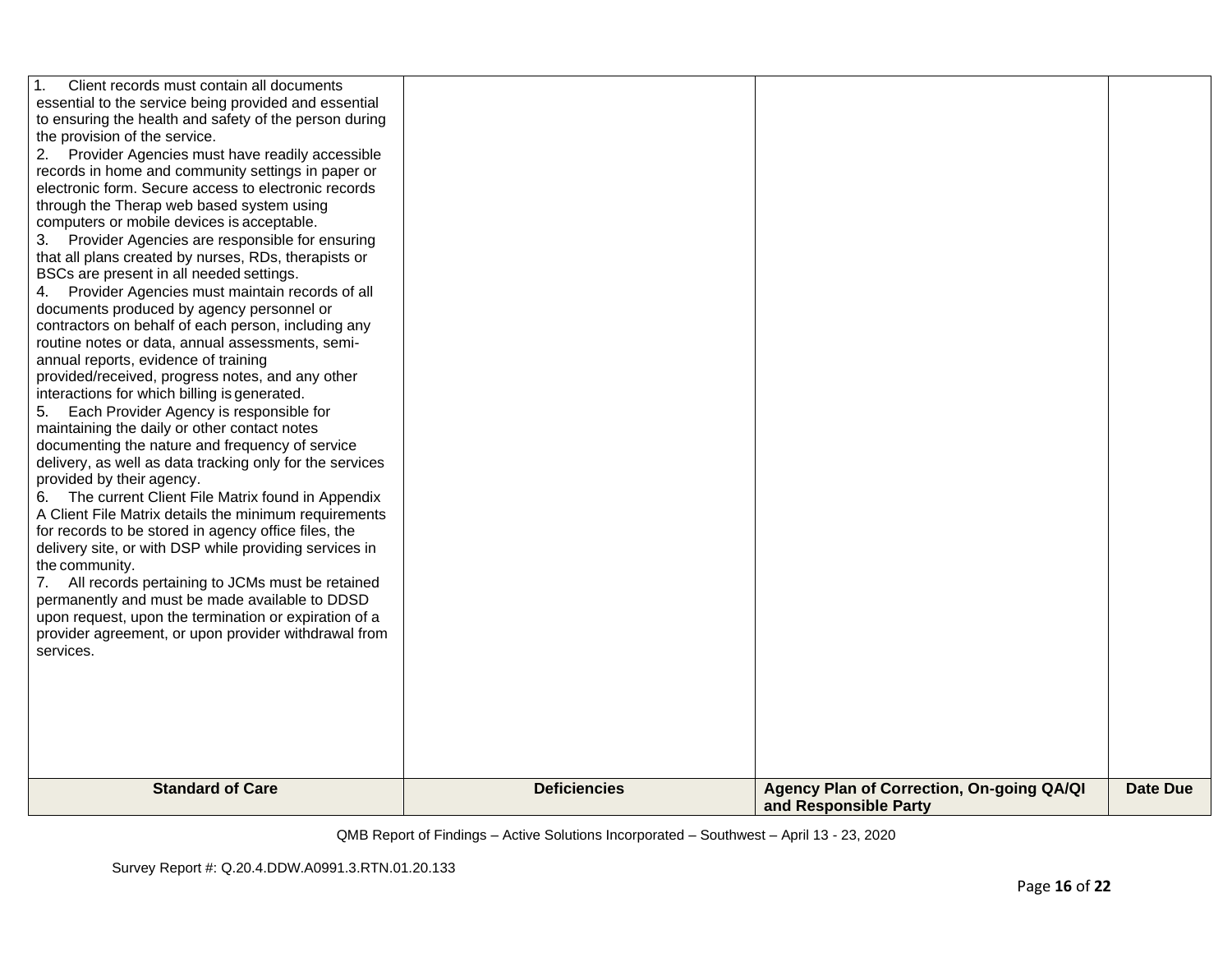| $\sim$ . The construct of the computation of the construction of $\sim$ and $\sim$ and $\sim$ and $\sim$ and $\sim$ and $\sim$ and $\sim$ and $\sim$<br>reimbursement methodology specified in the approved waiver.                                                                                                                                                                                                                                                                                                                                                                                                                                                                                                                                                                                                                                                                                                                                                                                                                                                                                                                                                                                                                                                                                                                                                                                                                                                                                                                                                                                                                                                                                    |                                                                                                                                                                                                                                                                                                                                                                                                                                                                                                   |  |                                  |
|--------------------------------------------------------------------------------------------------------------------------------------------------------------------------------------------------------------------------------------------------------------------------------------------------------------------------------------------------------------------------------------------------------------------------------------------------------------------------------------------------------------------------------------------------------------------------------------------------------------------------------------------------------------------------------------------------------------------------------------------------------------------------------------------------------------------------------------------------------------------------------------------------------------------------------------------------------------------------------------------------------------------------------------------------------------------------------------------------------------------------------------------------------------------------------------------------------------------------------------------------------------------------------------------------------------------------------------------------------------------------------------------------------------------------------------------------------------------------------------------------------------------------------------------------------------------------------------------------------------------------------------------------------------------------------------------------------|---------------------------------------------------------------------------------------------------------------------------------------------------------------------------------------------------------------------------------------------------------------------------------------------------------------------------------------------------------------------------------------------------------------------------------------------------------------------------------------------------|--|----------------------------------|
| Tag #1A12 All Services Reimbursement                                                                                                                                                                                                                                                                                                                                                                                                                                                                                                                                                                                                                                                                                                                                                                                                                                                                                                                                                                                                                                                                                                                                                                                                                                                                                                                                                                                                                                                                                                                                                                                                                                                                   | <b>No Deficient Practices Found</b>                                                                                                                                                                                                                                                                                                                                                                                                                                                               |  | <b>Completion</b><br><b>Date</b> |
| Developmental Disabilities (DD) Waiver Service<br>Standards 2/26/2018; Re-Issue: 12/28/2018; Eff<br>1/1/2019<br><b>Chapter 21: Billing Requirements: 21.4</b><br><b>Recording Keeping and Documentation</b><br>Requirements: DD Waiver Provider Agencies must<br>maintain all records necessary to demonstrate<br>proper provision of services for Medicaid billing. At a<br>minimum, Provider Agencies must adhere to the<br>following:<br>1. The level and type of service provided must be<br>supported in the ISP and have an approved budget<br>prior to service delivery and billing.<br>Comprehensive documentation of direct service<br>2.<br>delivery must include, at a minimum:<br>a. the agency name;<br>the name of the recipient of the service;<br>b.<br>the location of theservice;<br>c.<br>the date of the service;<br>d.<br>the type of service;<br>е.<br>the start and end times of theservice;<br>the signature and title of each staff member<br>g.<br>who documents their time; and<br>h. the nature of services.<br>3. A Provider Agency that receives payment for<br>treatment, services, or goods must retain all medical<br>and business records for a period of at least six<br>years from the last payment date, until ongoing<br>audits are settled, or until involvement of the state<br>Attorney General is completed regarding settlement<br>of any claim, whichever is longer.<br>4. A Provider Agency that receives payment for<br>treatment, services or goods must retain all medical<br>and business records relating to any of the following<br>for a period of at least six years from the payment<br>date:<br>a. treatment or care of any eligible recipient; | Based on record review, the Agency maintained<br>all the records necessary to fully disclose the<br>nature, quality, amount and medical necessity of<br>services furnished to an eligible recipient who is<br>currently receiving for 6 of 6 individuals.<br>Progress notes and billing records supported<br>billing activities for the months of January and<br>February 2020 for the following services:<br>• Family Living<br>• Customized In-Home Supports<br>• Customized Community Supports |  |                                  |
|                                                                                                                                                                                                                                                                                                                                                                                                                                                                                                                                                                                                                                                                                                                                                                                                                                                                                                                                                                                                                                                                                                                                                                                                                                                                                                                                                                                                                                                                                                                                                                                                                                                                                                        |                                                                                                                                                                                                                                                                                                                                                                                                                                                                                                   |  |                                  |

*Service Domain: Medicaid Billing/Reimbursement – State financial oversight exists to assure that claims are coded and paid for in accordance with the*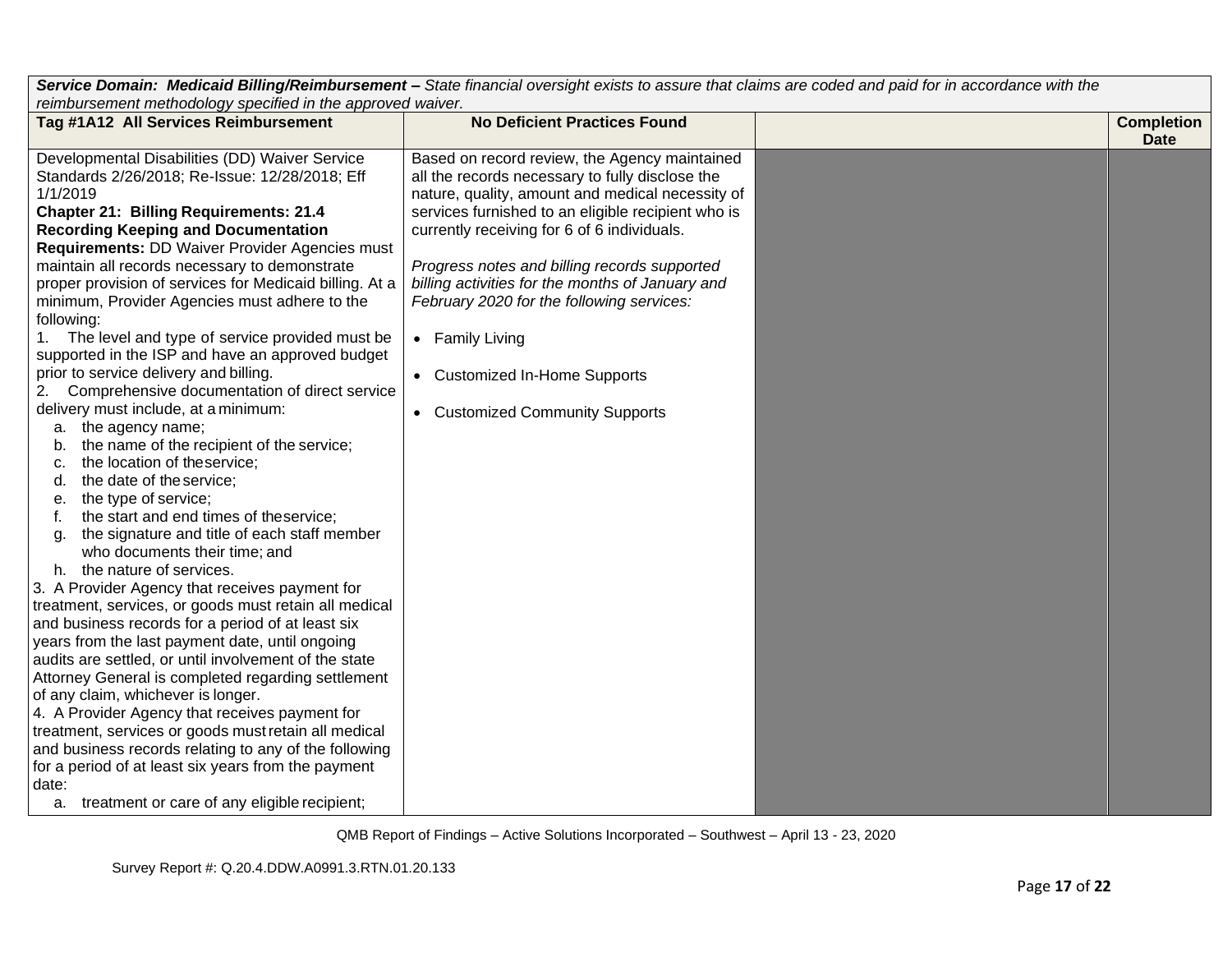| b. services or goods provided to any eligible<br>recipient;                                                 |  |  |
|-------------------------------------------------------------------------------------------------------------|--|--|
| amounts paid by MAD on behalf of any<br>C.                                                                  |  |  |
| eligible recipient; and                                                                                     |  |  |
| d. any records required by MAD for the                                                                      |  |  |
| administration of Medicaid.                                                                                 |  |  |
| 21.9 Billable Units: The unit of billing depends on                                                         |  |  |
| the service type. The unit may be a 15-minute                                                               |  |  |
| interval, a daily unit, a monthly unit or a dollar                                                          |  |  |
| amount. The unit of billing is identified in the current                                                    |  |  |
| DD Waiver Rate Table. Provider Agencies must                                                                |  |  |
| correctly report service units.                                                                             |  |  |
| 21.9.1 Requirements for Daily Units: For services                                                           |  |  |
| billed in daily units, Provider Agencies must adhere                                                        |  |  |
| to the following:                                                                                           |  |  |
| 1. A day is considered 24 hours from midnight to                                                            |  |  |
| midnight.                                                                                                   |  |  |
| 2. If 12 or fewer hours of service are provided, then<br>one-half unit shall be billed. A whole unit can be |  |  |
| billed if more than 12 hours of service is provided                                                         |  |  |
| during a 24-hour period.                                                                                    |  |  |
| 3. The maximum allowable billable units cannot                                                              |  |  |
| exceed 340 calendar days per ISP year or 170                                                                |  |  |
| calendar days per six months.                                                                               |  |  |
| 4. When a person transitions from one Provider                                                              |  |  |
| Agency to another during the ISP year, a standard<br>formula to calculate the units billed by each Provider |  |  |
| Agency must be applied as follows:                                                                          |  |  |
| a. The discharging Provider Agency bills the number                                                         |  |  |
| of calendar days that services were provided                                                                |  |  |
| multiplied by .93 (93%).                                                                                    |  |  |
| b. The receiving Provider Agency bills the remaining                                                        |  |  |
| days up to 340 for the ISP year.                                                                            |  |  |
| 21.9.2 Requirements for Monthly Units: For                                                                  |  |  |
| services billed in monthly units, a Provider Agency                                                         |  |  |
| must adhere to the following:                                                                               |  |  |
| 1. A month is considered a period of 30 calendar                                                            |  |  |
| days.                                                                                                       |  |  |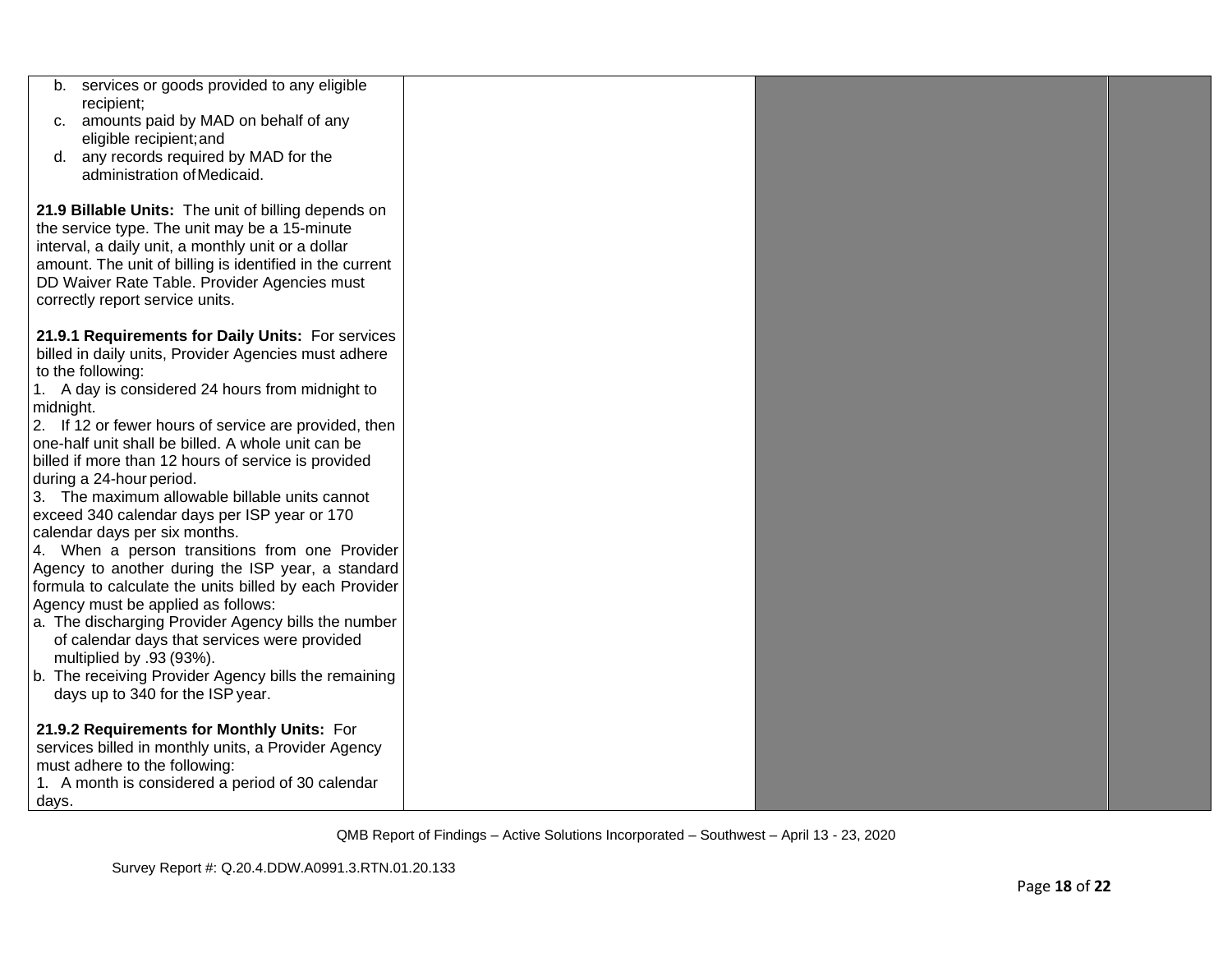| 2. At least one hour of face-to-face billable services   |  |  |
|----------------------------------------------------------|--|--|
| shall be provided during a calendar month where          |  |  |
| any portion of a monthly unit is billed.                 |  |  |
| 3. Monthly units can be prorated by a half unit.         |  |  |
| 4. Agency transfers not occurring at the beginning       |  |  |
| of the 30-day interval are required to be coordinated    |  |  |
| in the middle of the 30-day interval so that the         |  |  |
| discharging and receiving agency receive a half unit.    |  |  |
|                                                          |  |  |
| 21.9.3 Requirements for 15-minute and hourly             |  |  |
| units: For services billed in 15-minute or hourly        |  |  |
| intervals, Provider Agencies must adhere to the          |  |  |
| following:                                               |  |  |
| 1. When time spent providing the service is not          |  |  |
| exactly 15 minutes or one hour, Provider Agencies        |  |  |
| are responsible for reporting time correctly following   |  |  |
| NMAC 8.302.2.                                            |  |  |
| 2. Services that last in their entirety less than eight  |  |  |
| minutes cannot be billed.                                |  |  |
|                                                          |  |  |
| NMAC 8.302.1.17 Effective Date 9-15-08                   |  |  |
| <b>Record Keeping and Documentation</b>                  |  |  |
| Requirements - A provider must maintain all the          |  |  |
| records necessary to fully disclose the nature,          |  |  |
| quality, amount and medical necessity of services        |  |  |
| furnished to an eligible recipient who is currently      |  |  |
| receiving or who has received services in the past.      |  |  |
| Detail Required in Records - Provider Records            |  |  |
| must be sufficiently detailed to substantiate the date,  |  |  |
| time, eligible recipient name, rendering, attending,     |  |  |
| ordering or prescribing provider; level and quantity     |  |  |
| of services, length of a session of service billed,      |  |  |
| diagnosis and medical necessity of any service           |  |  |
| Treatment plans or other plans of care must be           |  |  |
| sufficiently detailed to substantiate the level of need, |  |  |
| supervision, and direction and service(s) needed by      |  |  |
| the eligible recipient.                                  |  |  |
| Services Billed by Units of Time -                       |  |  |
| Services billed on the basis of time units spent with    |  |  |
| an eligible recipient must be sufficiently detailed to   |  |  |
| document the actual time spent with the eligible         |  |  |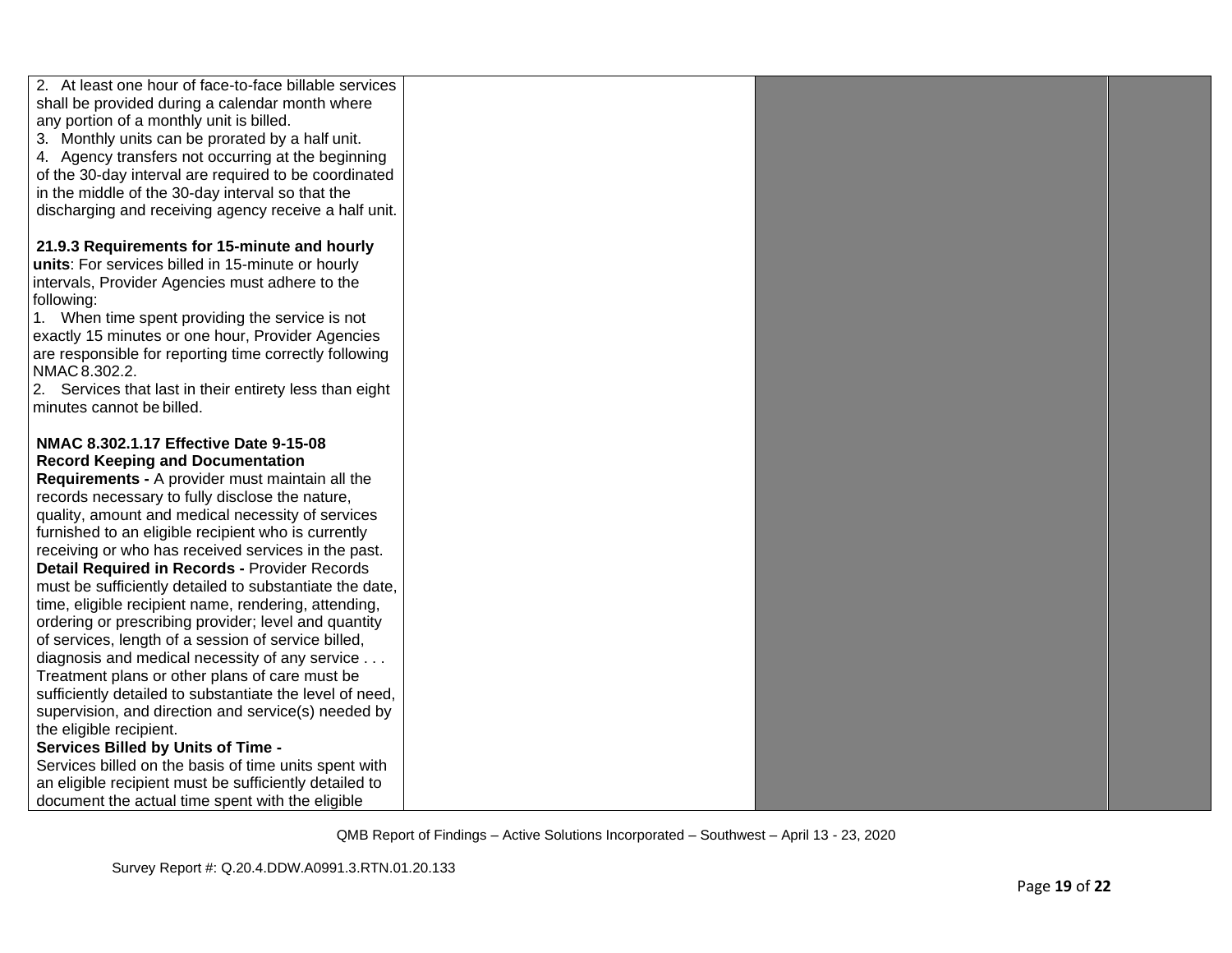| recipient and the services provided during that time<br>unit.<br>Records Retention - A provider who receives<br>payment for treatment, services or goods must<br>retain all medical and business records relating to<br>any of the following for a period of at least six years<br>from the payment date:<br>(1) treatment or care of any eligible recipient<br>(2) services or goods provided to any eligible<br>recipient<br>(3) amounts paid by MAD on behalf of any eligible<br>recipient; and<br>(4) any records required by MAD for the<br>administration of Medicaid. |
|------------------------------------------------------------------------------------------------------------------------------------------------------------------------------------------------------------------------------------------------------------------------------------------------------------------------------------------------------------------------------------------------------------------------------------------------------------------------------------------------------------------------------------------------------------------------------|
|------------------------------------------------------------------------------------------------------------------------------------------------------------------------------------------------------------------------------------------------------------------------------------------------------------------------------------------------------------------------------------------------------------------------------------------------------------------------------------------------------------------------------------------------------------------------------|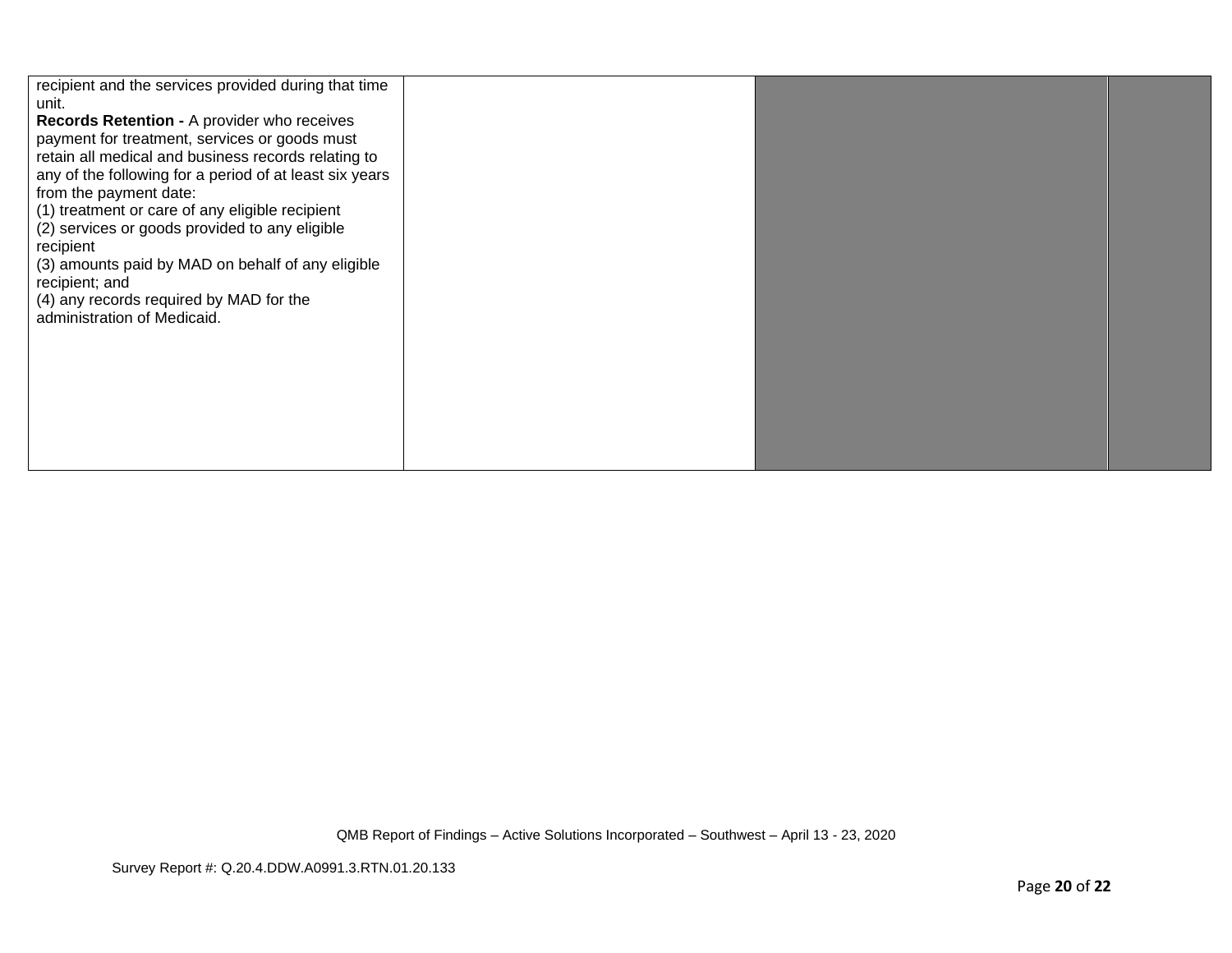MICHELLE LUJAN GRISHAM **GOVERNOR** 



KATHYLEEN M. KUNKEL **CABINET SECRETARY** 

Date: May 18, 2020

| To:<br>Provider:<br>Address:<br>State/Zip:     | Denise Anderson, Senior Service Coordinator<br><b>Active Solutions, Incorporated</b><br>2100 S. Triviz Dr.<br>Las Cruces, New Mexico 88001 |
|------------------------------------------------|--------------------------------------------------------------------------------------------------------------------------------------------|
| E-mail Address:                                | deniseanderson@activesolutionsinc.com                                                                                                      |
| CC:<br>Address:<br>State/Zip:                  | Todd Johnson, Director<br>2730 San Pedro Drive NE, Suite H<br>Albuquerque, New Mexico 87110                                                |
| E-Mail Address:                                | toddjohnson@activesolutionsinc.com                                                                                                         |
| Region:<br>Survey Date:                        | Southwest<br>April 13 - 23, 2020                                                                                                           |
| Program Surveyed:                              | Developmental Disabilities Waiver                                                                                                          |
| Service Surveyed:<br><b>Community Supports</b> | 2018: Family Living, Customized In-Home Supports and Customized                                                                            |
| Survey Type:                                   | Routine                                                                                                                                    |

Dear Ms. Anderson:

The Division of Health Improvement/Quality Management Bureau has received, reviewed and approved the supporting documents you submitted for your Plan of Correction. The documents you provided verified that all previously cited survey Deficiencies have been corrected.

# **The Plan of Correction process is now complete.**

# **Furthermore, your agency is now determined to be in Compliance with all Conditions of Participation.**

To maintain ongoing compliance with standards and regulations, continue to use the Quality Assurance (self-auditing) processes you described in your Plan of Correction.

Consistent use of these Quality Assurance processes will enable you to identify and promptly respond to problems, enhance your service delivery, and result in fewer deficiencies cited in future QMB surveys.

Thank you for your cooperation with the Plan of Correction process, for striving to come into compliance with standards and regulations, and for helping to provide the health, safety and personal growth of the people you serve.